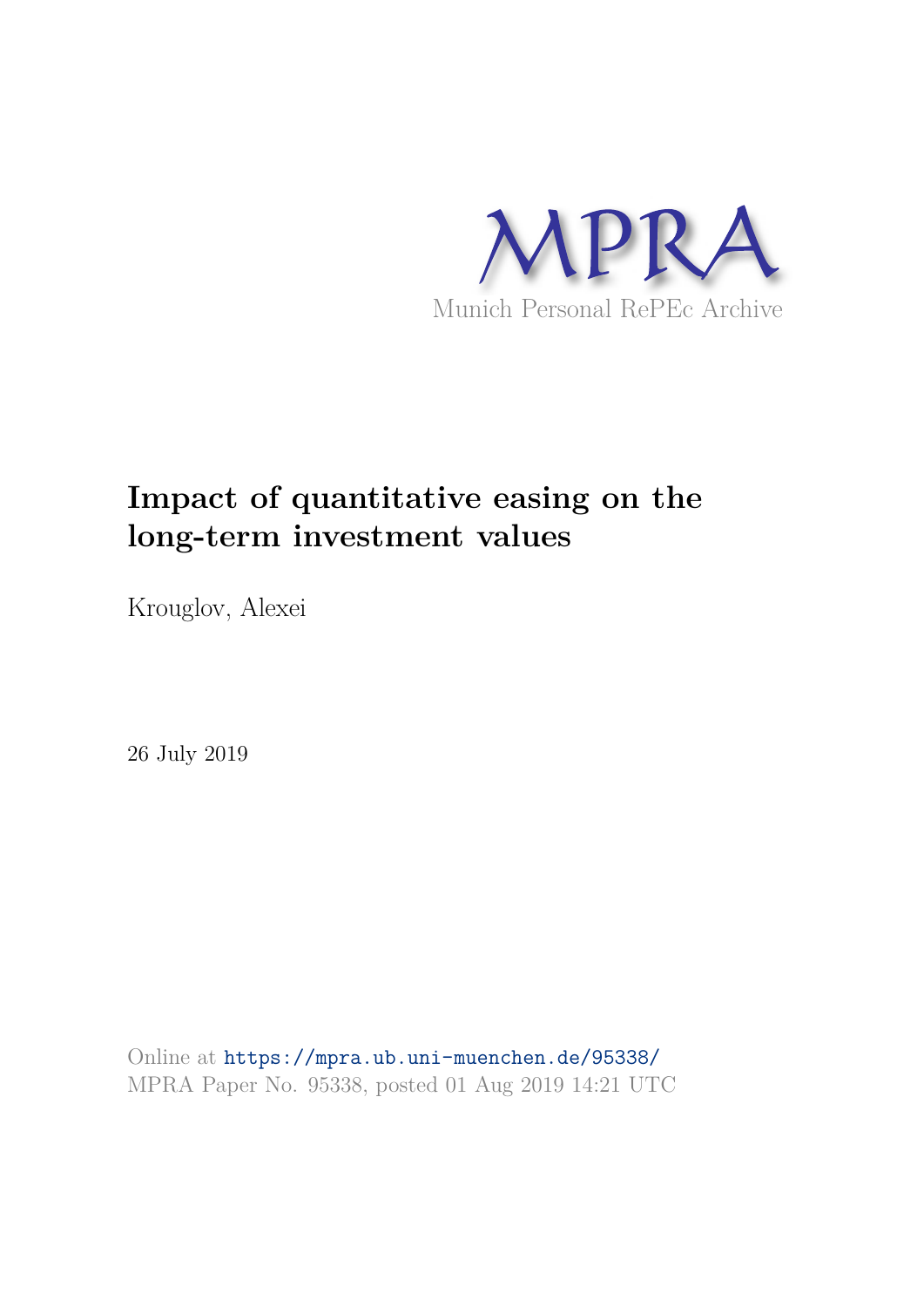## **Impact of Quantitative Easing on the Long-Term Investment Values**

**Alexei Krouglov** 

alexkrouglov@gmail.com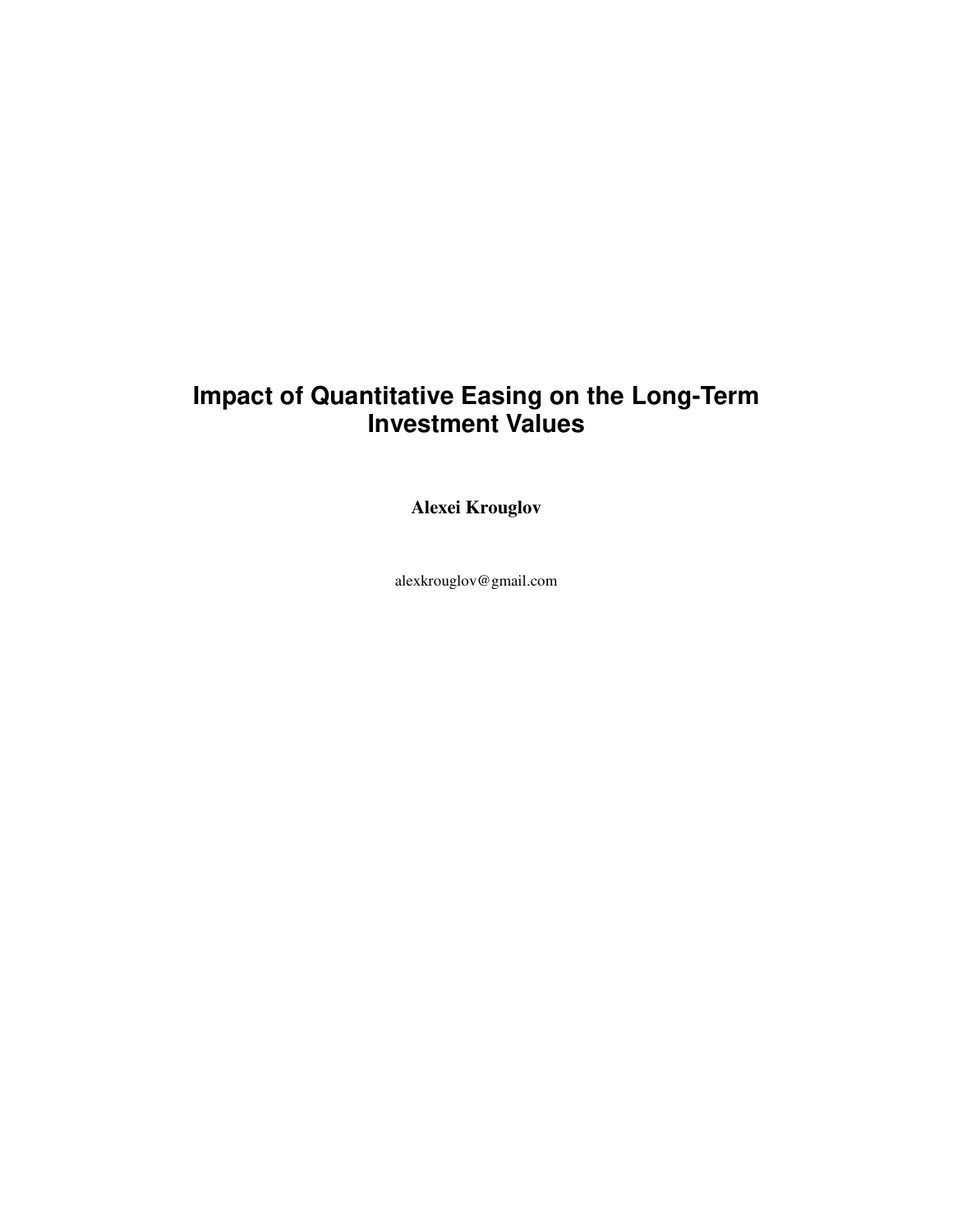## **Impact of Quantitative Easing on the Long-Term Investment Values**

#### ABSTRACT

Presented here are simplified mathematical models for evaluation of the long-term investment values. Three scenarios were considered in a framework of the single product economy. The first scenario assesses an impact of capital investments (accrued on the product market with a constant acceleration) on an equity price on the equity market. The second scenario assesses impact of both capital investments (accrued on the product market with a constant acceleration) and quantitative easing (accrued on the equity market with a constant acceleration) on an equity price on the equity market. The third scenario assesses impact of both capital investments (accrued on the product market with a constant acceleration) and quantitative tightening (accrued on the equity market with a constant acceleration) on an equity price on the equity market.

JEL Classification Numbers: E22, E32, E44

Keywords: equity price, quantitative easing, mathematical models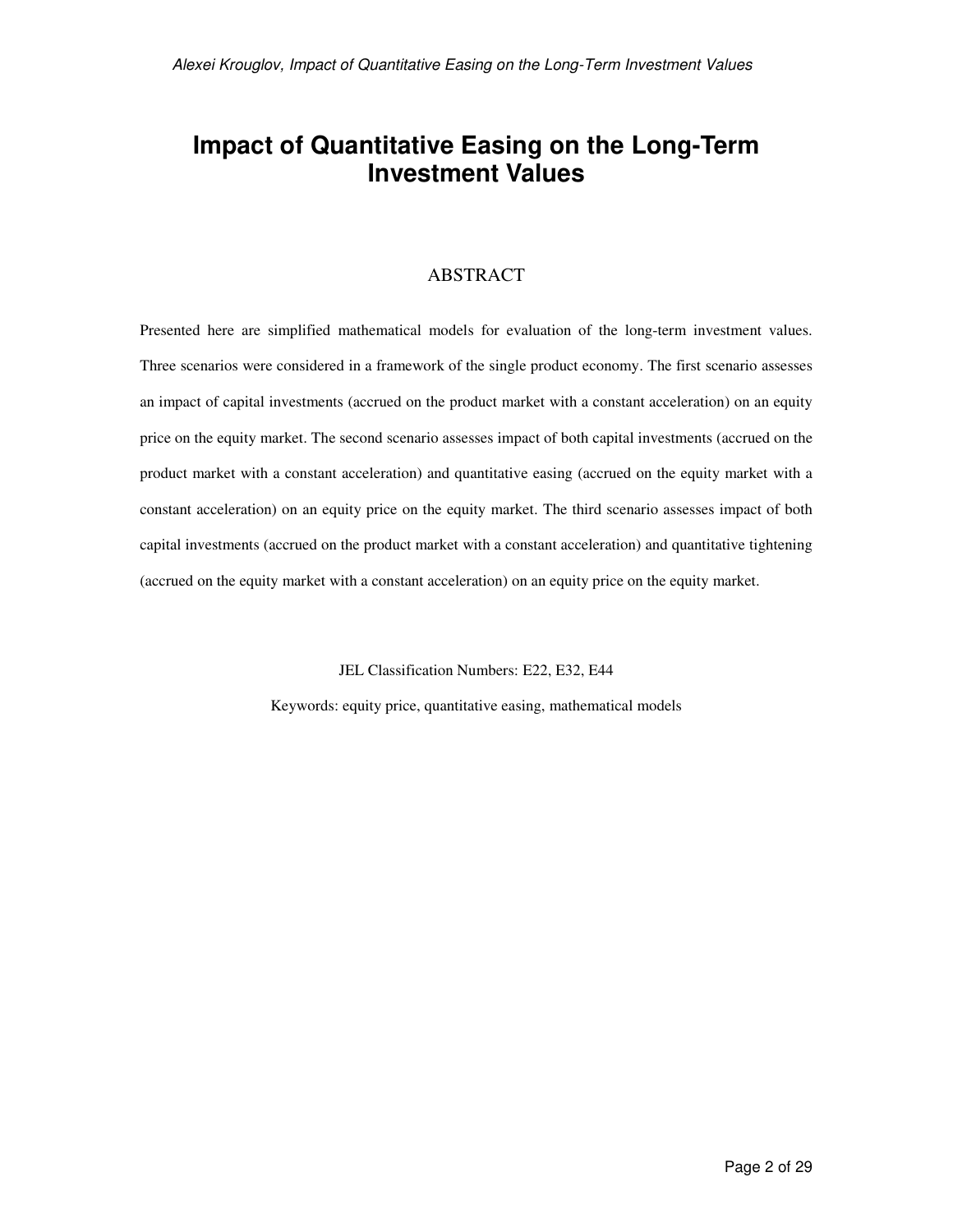### **1 Introduction**

The article continues research, which was presented in (Krouglov, 2019), devoted to mathematical models explaining the equity valuations.

The research of (Krouglov, 2019) produced and investigated a reference point. If one evaluates the equity, then earnings delivered by a company as a going concern should be comparable with the income, which would be generated for a lender by the loan. And the income generated by the loan is measured by an interest rate return. Thus, when one evaluates the equity, she calculates earnings delivered by a company, relates them to the equity value, and compares the result with an interest rate return. Therefore, the ratio of the earnings to the equity value should produce the result, which roughly coincides with an interest rate return. This result produces the so-called intrinsic equity value, which is directly proportional to the received earnings (for a fixed interest rate return) and inversely proportional to the interest rate return (for fixed earnings).

Distinct from the aforesaid intrinsic equity value, in (Krouglov, 2019) it was also investigated the so-called market equity value. The market equity value was determined on the equity market where the quantities of equity supply, demand, and price were linked through a system of ordinary differential equations (Krouglov, 2006).

Since the equity market is a derivative market compared to the product market (in the sense that equity market is mainly driven by the product market) there is also a difference between the systems of differential equations describing the product and equity markets. The product market is described by a system of homogeneous ordinary differential equations and the equity market is described by a system of nonhomogeneous ordinary differential equations where a non-homogeneous term on the equity market conveys an influence from the (basic) product market to the (derivative) equity market (Krouglov, 2006; 2019).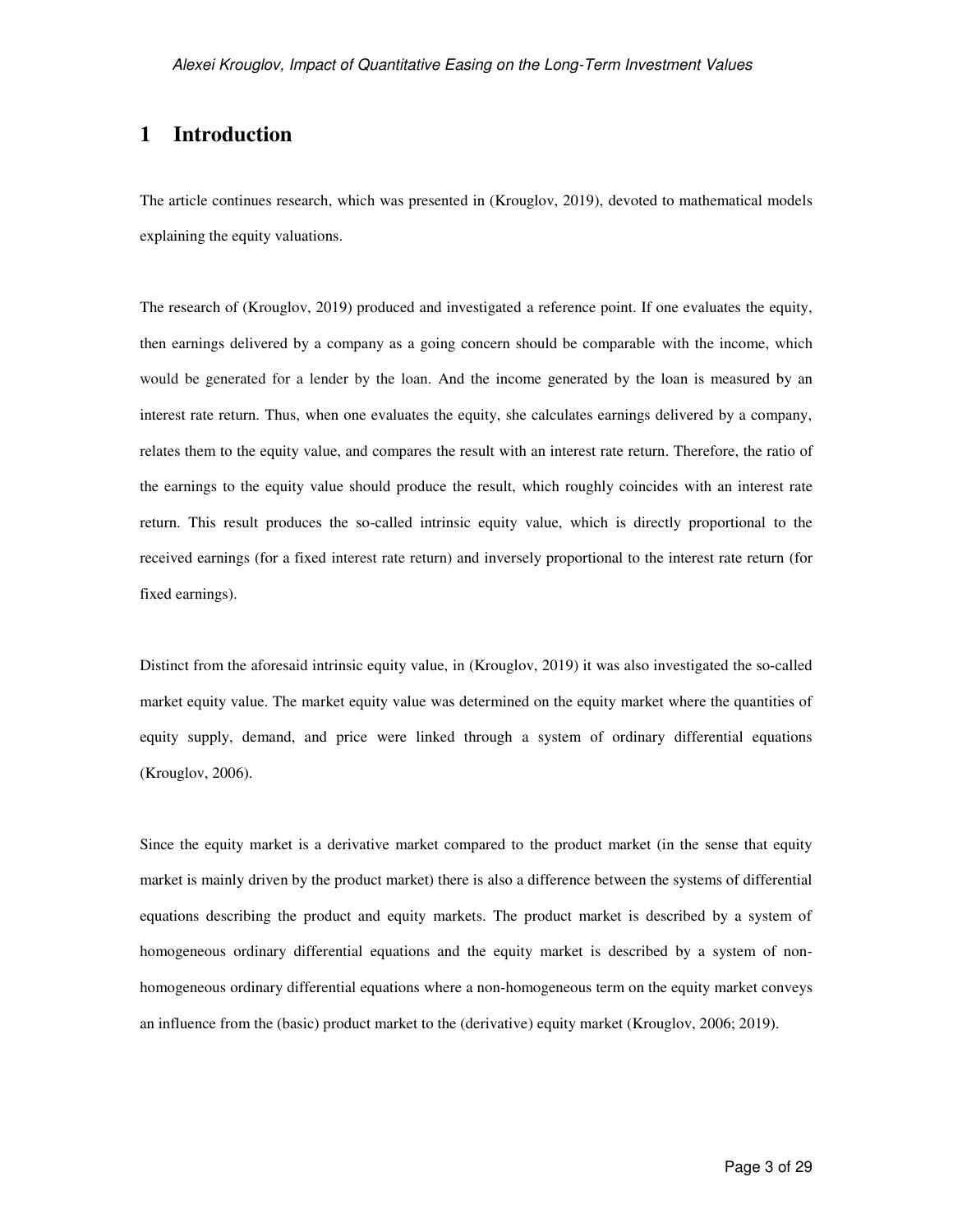#### *Alexei Krouglov, Impact of Quantitative Easing on the Long-Term Investment Values*

For better understanding of the market equity value, it was considered in (Krouglov, 2019) the following scenario. Balance on the product market was broken as a company decided to make (capital) investments. It caused an increase of the product price and generated a possible economic growth (or an economic decline in other circumstances). The product price's increase on the product market was economically justified since the investments were used to improve the product quality (Krouglov, 2017).

On the equity market, the product price's increase was used as a non-homogeneous term, which caused an increase of the demand for equity on the equity market. Likewise, the increase of the demand for equity caused an increase of the price of equity on the equity market. The investments made by a company caused both the increase of product price on the product market and the increase of equity price on the equity market (where the aforesaid increases were economically justified by advances of the product quality).

It is worth to note that few economic processes were analyzed and modeled by employing mathematical models of a single-product economy, which simplifies mathematical treatment and even can sometimes produce the explicit expressions (Krouglov, 2006; 2017; 2019).

In this paper I continue a research for the assessments of equity values presented in (Krouglov, 2019) and examine how the quantitative easing (or the quantitative tightening) can impact the market equity values. Mathematical modeling of the quantitative easing (the quantitative tightening) is restricted to the situation when the quantitative easing/tightening is contained in the equity market (not in the product market). It is justified by the fact that on practice the quantitative easing/tightening was contained in the financial system.

#### **2 Changes on Product Market Caused by the Capital Investments**

In this paper I examine how quantitative easing and tightening impact the equity values. Modeling of the quantitative easing and tightening is performed for the equity market. It is justified because on practice the quantitative easing/tightening was contained in the financial system.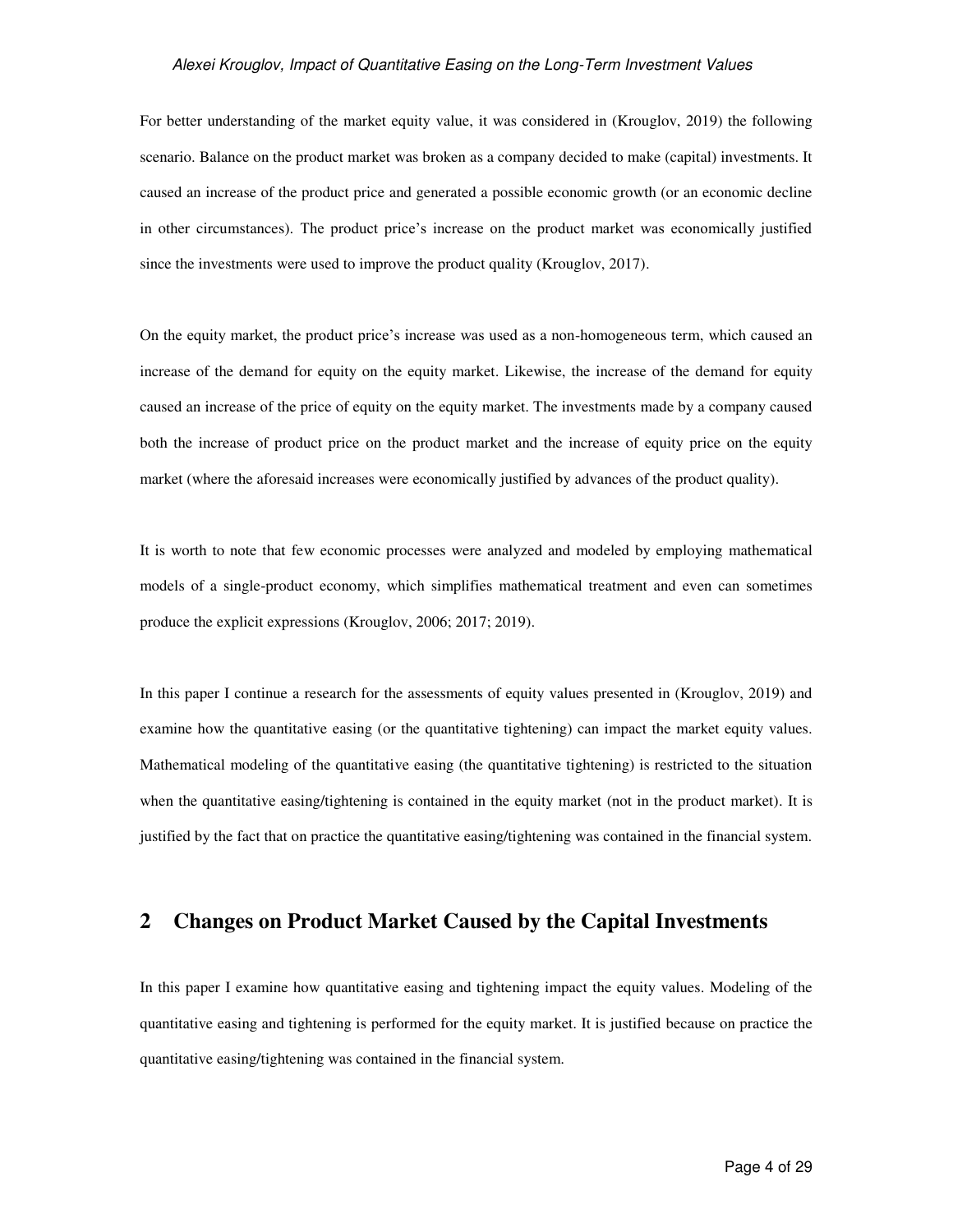#### *Alexei Krouglov, Impact of Quantitative Easing on the Long-Term Investment Values*

Since quantitative easing (quantitative tightening) is restricted to the equity market, its influence impacts the market equity values. Since quantitative easing (quantitative tightening) doesn't surface on the product market, its influence doesn't impact the intrinsic equity values.

Now, let me use the results of (Krouglov, 2019) to estimate a market equity value, provided the capital investment causes an economic growth.

I deploy a mathematical model of the single-product-economy market as in (Krouglov, 2006; 2017), which gives a good conceptual picture. Economic forces acting on the product market reflect the inherent market forces of demand and supply complemented with the forces caused by investment. The market interactions between the forces are expressed through a system of ordinary differential equations.

When there are no disturbing economic forces, the market is in equilibrium position, i.e., the supply of and demand for product are equal, the quantities of supply and demand are developing with a constant rate and a price of the product is fixed.

I assume the market had been in an equilibrium until time  $t = t_0$ , volumes of the product supply  $V_s(t)$ and demand  $V_D(t)$  on market were equal, and they both were developing with a constant rate  $r_D^0$ . The product price  $P(t)$  at that time was fixed,

$$
V_D(t) = r_D^0(t - t_0) + V_D^0
$$
 (1)

$$
V_s(t) = V_D(t) \tag{2}
$$

$$
P(t) = P^0 \tag{3}
$$

where  $V_D(t_0) = V_D^0$ .

When the balance between the volumes of product supply and demand is broken, market is experiencing economic forces, which act to bring the market to a new equilibrium position.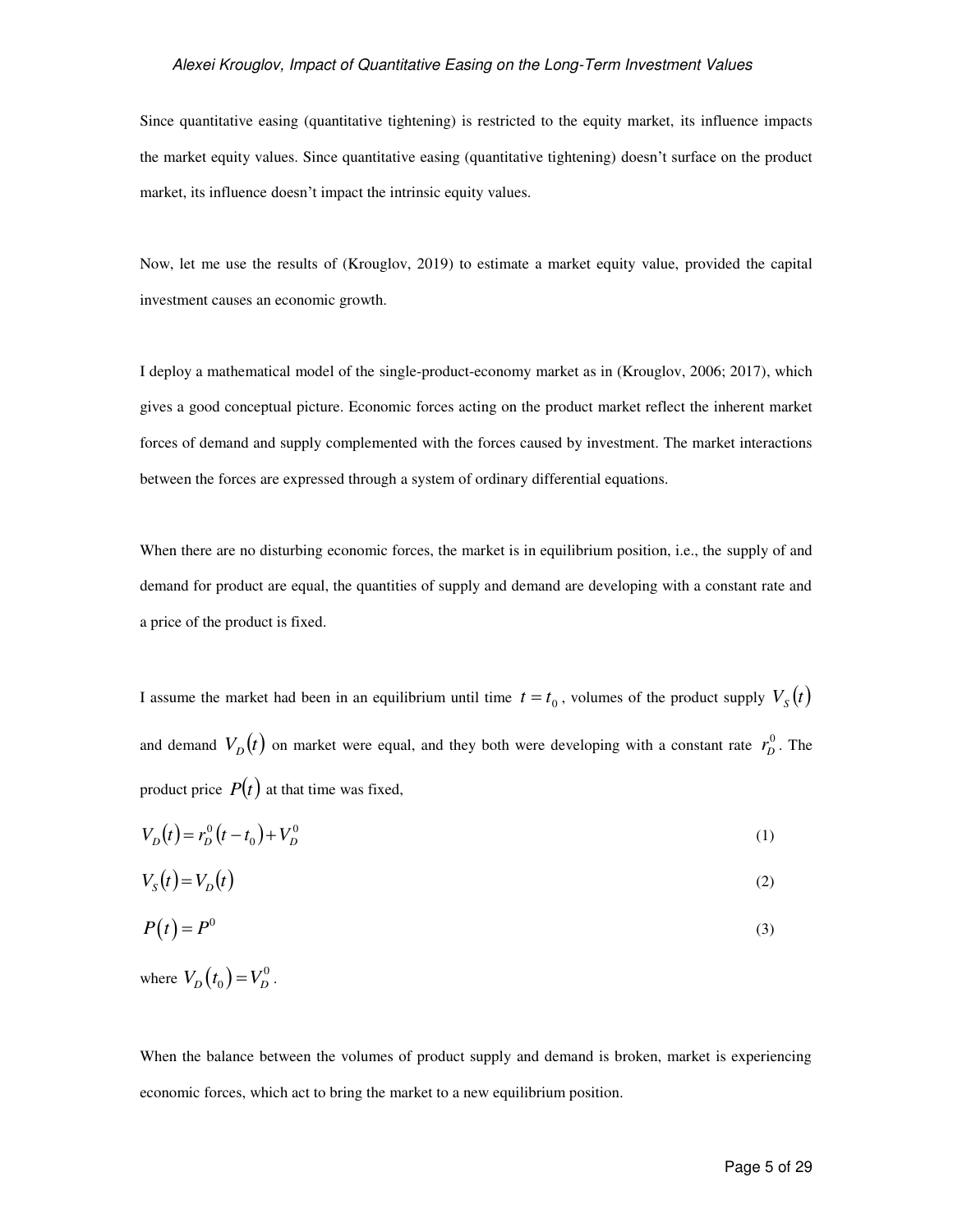Here I use a model of the single-product economy where the investment rate is increasing with a constant acceleration (Krouglov, 2017).

Correspondingly, I assume the amount of capital investment  $S_I(t)$  on market increases since time  $t = t_0$ according to the following formula,

$$
S_I(t) = \begin{cases} 0, & t < t_0 \\ \delta_I(t - t_0) + \frac{\varepsilon_I}{2}(t - t_0)^2, & t \ge t_0 \end{cases}
$$
 (4)

where  $S_I(t) = 0$  for  $t < t_0$ ,  $\delta_I \ge 0$ , and  $\varepsilon_I > 0$ .

Economic forces trying to bring the market into a new equilibrium position are described by the following ordinary differential equations with regard to the volumes of product supply  $V_{\scriptscriptstyle S}\bigl(t\bigr)$ , demand  $V_{\scriptscriptstyle D}\bigl(t\bigr)$ , and price  $P(t)$  given the accumulated amount of capital investment  $S_I(t)$  on the product market,

$$
\frac{dP(t)}{dt} = -\lambda_P \left( V_S(t) - V_D(t) - S_I(t) \right) \tag{5}
$$

$$
\frac{d^2V_s(t)}{dt^2} = \lambda_s \frac{dP(t)}{dt}
$$
\n(6)

$$
\frac{d^2V_D(t)}{dt^2} = -\lambda_D \frac{d^2P(t)}{dt^2}
$$
\n(7)

In Eqs. (5) – (7) above the values  $\lambda_p$ ,  $\lambda_s$ ,  $\lambda_p \ge 0$  are constants and they reflect the price inertness, supply inducement, and demand amortization correspondingly.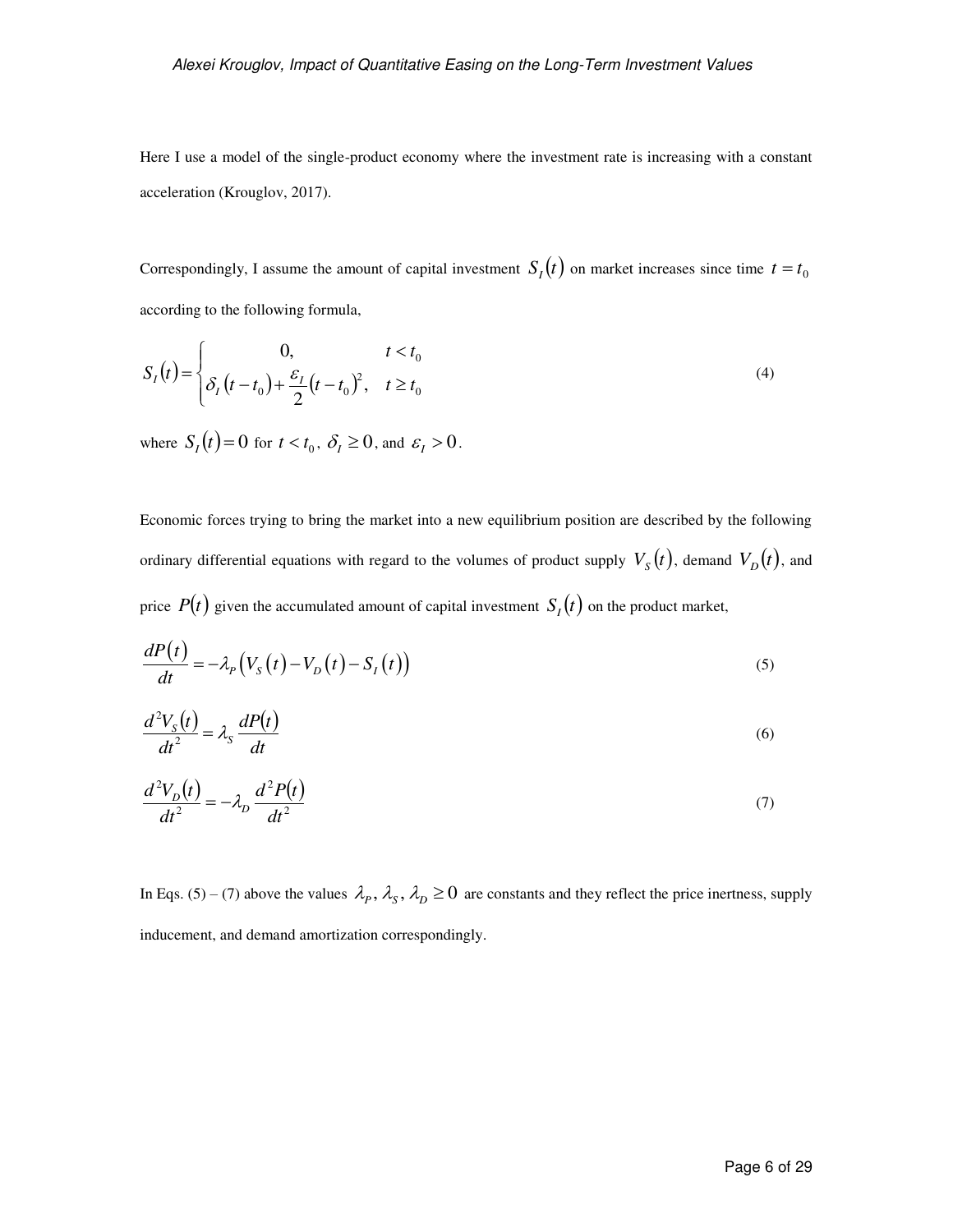Let me use a variable  $D(t) \equiv (V_s(t) - V_D(t) - S_I(t))$  representing the volume of product surplus (or shortage) on the product market. Therefore, behavior of  $D(t)$  is described by the following equation for  $t > t_0$ ,

$$
\frac{d^2D(t)}{dt^2} + \lambda_p \lambda_p \frac{dD(t)}{dt} + \lambda_p \lambda_s D(t) + \varepsilon_l = 0
$$
\n(8)

with the initial conditions,  $D(t_0) = 0$ ,  $\frac{dD(t_0)}{dt}$ . *I dD t dt*  $=-\delta_{I}$ .

If one introduces another variable  $D_1(t) = D(t) + \frac{\varepsilon_1}{1}$ *P S*  $D_1(t) \equiv D(t) + \frac{\varepsilon}{2}$  $\lambda_p \lambda_s$  $\equiv D(t) + \frac{c_1}{2}$ , then Eq. (8) becomes,

$$
\frac{d^2D_1(t)}{dt^2} + \lambda_P \lambda_D \frac{dD_1(t)}{dt} + \lambda_P \lambda_S D_1(t) = 0
$$
\n(9)

with the initial conditions,  $D_1(t_0) = \frac{\varepsilon_1}{2}$ *P S*  $D_1(t_0) = \frac{\varepsilon}{4}$  $\lambda_{\rm p} \lambda_{\rm s}$  $=\frac{\varepsilon_1}{\sqrt{1-\frac{2}{n}}}$ ,  $\frac{dD_1(t_0)}{dt}$ *I*  $dD_1(t)$ *dt*  $=-\delta_{I}$ .

Similar to Eq. (8), the product price  $P(t)$  is described by the following equation for  $t > t_0$ ,

$$
\frac{d^2P(t)}{dt^2} + \lambda_p \lambda_p \frac{dP(t)}{dt} + \lambda_p \lambda_s \left( P(t) - P^0 - \frac{\delta_t}{\lambda_s} - \frac{\varepsilon_t}{\lambda_s} (t - t_0) \right) = 0 \tag{10}
$$

with the initial conditions,  $P(t_0) = P^0$ ,  $\frac{dP(t_0)}{dt} = 0$ *dt*  $\frac{dP(t_0)}{dt} = 0$ .

Let me use a variable  $P_1(t) = P(t) - P^0 - \frac{\sigma_I}{\lambda} - \frac{\varepsilon_I}{\lambda} (t - t_0) + \frac{\lambda_D}{\lambda^2} \varepsilon_I$  $S^{\prime}$   $S^{\prime}$  $P_1(t) = P(t) - P^0 - \frac{\delta_t}{\lambda_s} - \frac{\varepsilon_t}{\lambda_s}(t - t_0) + \frac{\lambda_D}{\lambda_s^2}\varepsilon_t$  $\equiv P(t) - P^0 - \frac{G_I}{t} - \frac{G_I}{t} (t - t_0) + \frac{G_D}{t^2} \varepsilon_I$  to simplify analysis of the price

behavior. The behavior of variable  $P_1(t)$  is described by following equation for  $t > t_0$ ,

$$
\frac{d^2P_1(t)}{dt^2} + \lambda_P \lambda_D \frac{dP_1(t)}{dt} + \lambda_P \lambda_S P_1(t) = 0
$$
\n(11)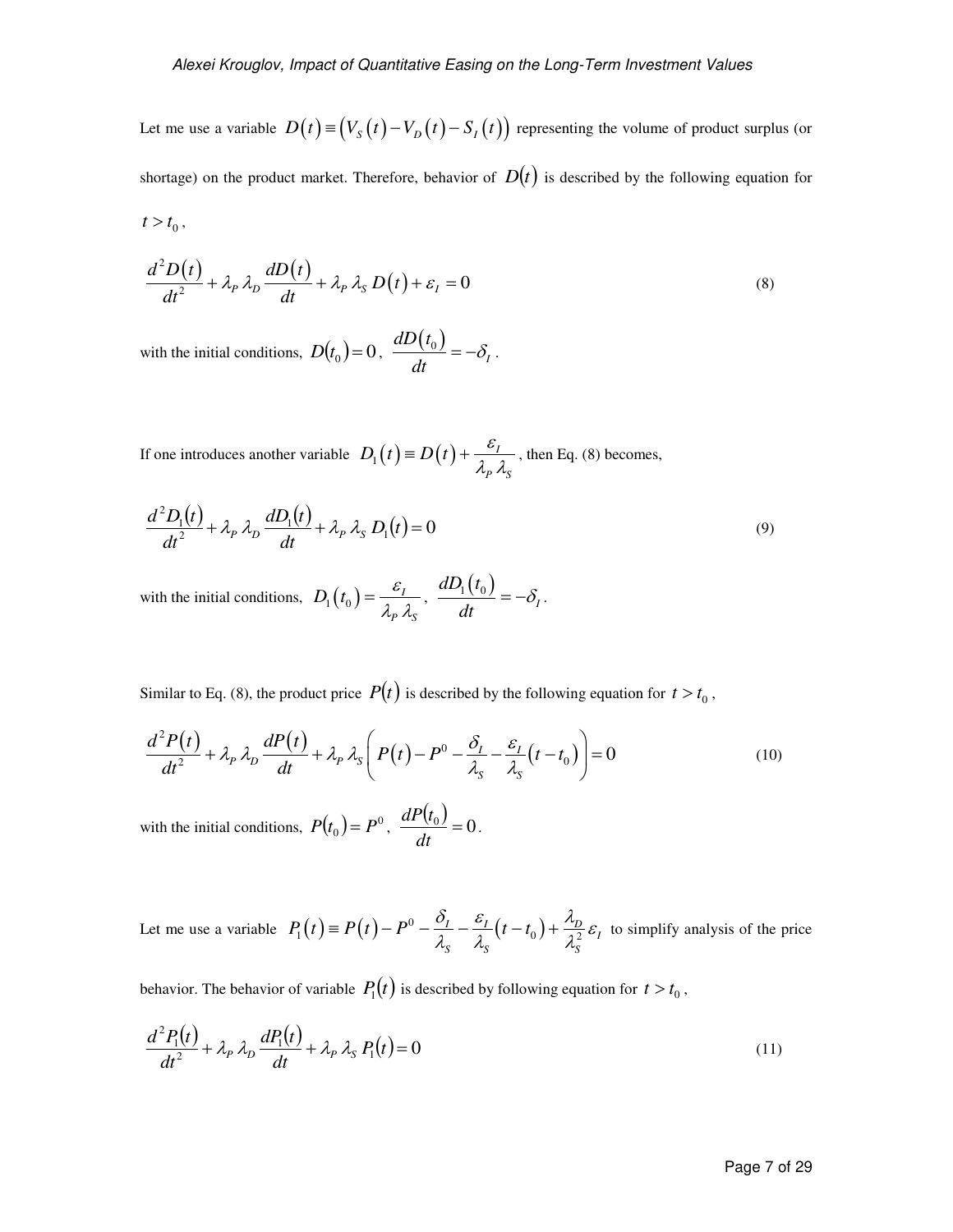with the initial conditions, 
$$
P_1(t_0) = -\frac{\delta_I}{\lambda_S} + \frac{\lambda_D}{\lambda_S^2} \varepsilon_I
$$
,  $\frac{dP_1(t_0)}{dt} = -\frac{\varepsilon_I}{\lambda_S}$ .

The behavior of solutions for  $D_1(t)$  and  $P_1(t)$  described by Eqs. (9) and (11) depends on the roots of the corresponding characteristic equations (Piskunov, 1965; Petrovski, 1966). Also Eqs. (9) and (11) have the same characteristic equations.

When the roots of characteristic equation are complex-valued (i.e.,  $\frac{\lambda_P^2 \lambda_D^2}{4} < \lambda_P \lambda_S$ 4  $\frac{d^2 p}{dt^2}$   $\lambda_p^2$   $\lambda_s$  both variables  $D_1(t)$ 

and  $P_1(t)$  experience damped oscillations for time  $t \ge t_0$ . If the roots of characteristic equation are real

and different (i.e.,  $\frac{\lambda_P^2 \lambda_D^2}{4} > \lambda_P \lambda_S$ 4  $\frac{d^2 p}{dt^2}$   $\lambda_p^2$   $\lambda_p$   $\lambda_s$  both variables  $D_1(t)$  and  $P_1(t)$  don't oscillate for time  $t \ge t_0$ . If the

roots of characteristic equation are real and equal (i.e.,  $\frac{\lambda_P^2 \lambda_D^2}{4} = \lambda_P \lambda_S$ 4  $\frac{d^2 p}{dt^2} \lambda_p^2 = \lambda_p \lambda_s$ ) both variables  $D_1(t)$  and  $P_1(t)$ 

don't oscillate for time  $t \ge t_0$  as well.

It takes place  $D_1(t) \to 0$  and  $P_1(t) \to 0$  for  $t \to +\infty$  if roots of characteristic equations are complex-

valued 
$$
(\frac{\lambda_P^2 \lambda_D^2}{4} < \lambda_P \lambda_S)
$$
, real and different  $(\frac{\lambda_P^2 \lambda_D^2}{4} > \lambda_P \lambda_S)$ , or real and equal  $(\frac{\lambda_P^2 \lambda_D^2}{4} = \lambda_P \lambda_S)$ .

We observe the following behavior for the product surplus (shortage)  $D(t)$ , the product price  $P(t)$ , the product demand  $V_D(t)$ , the product supply  $V_S(t)$ , the amount of capital investment  $S_I(t)$  when  $t \rightarrow +\infty$ ,

$$
D(t) \to -\frac{\varepsilon_I}{\lambda_P \lambda_S} \tag{12}
$$

$$
P(t) \to \frac{\varepsilon_I}{\lambda_S} (t - t_0) + P^0 + \frac{\delta_I}{\lambda_S} - \frac{\lambda_D}{\lambda_S^2} \varepsilon_I
$$
\n(13)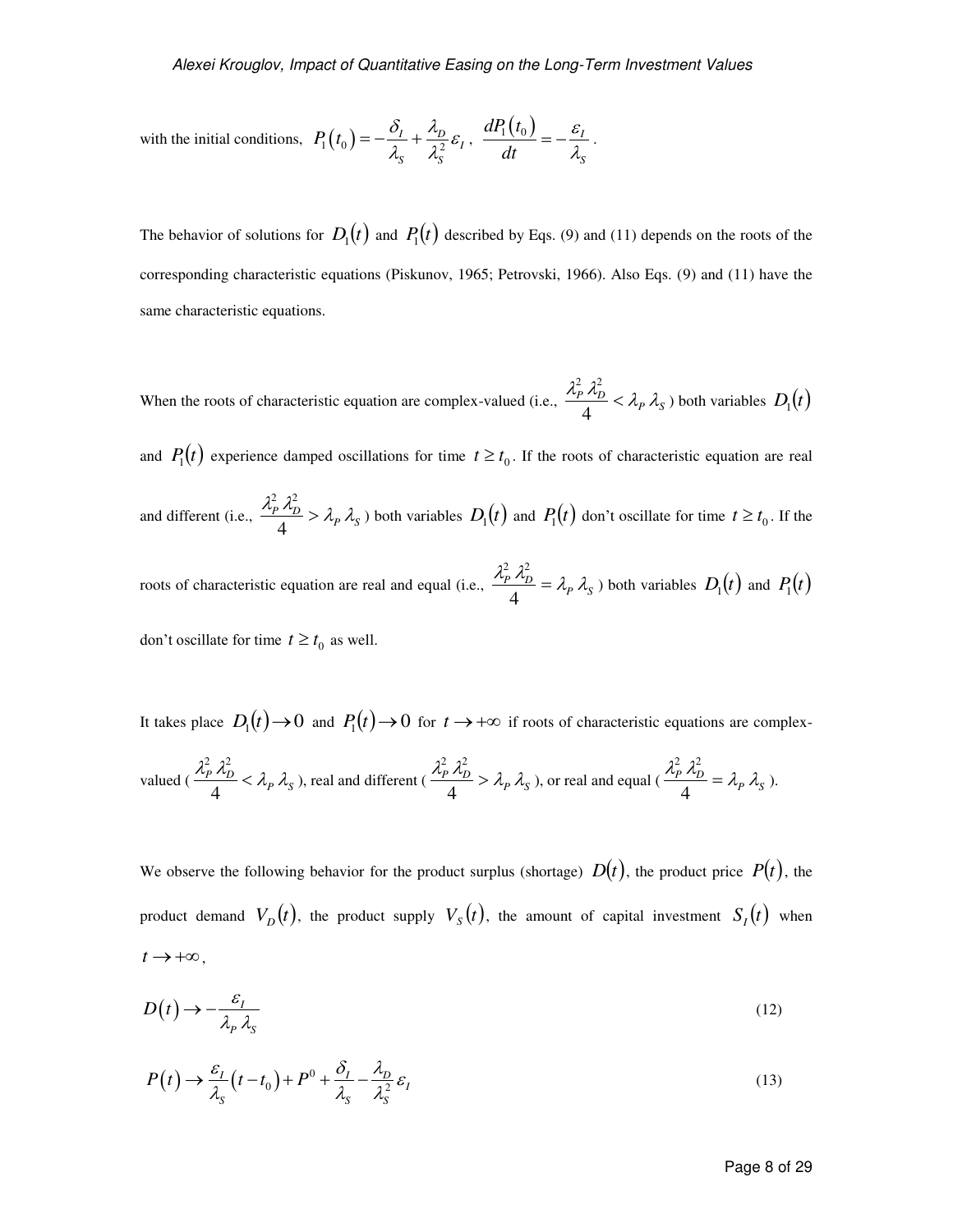$$
V_D(t) \rightarrow \left(r_D^0 - \frac{\lambda_D}{\lambda_S} \varepsilon_I\right) (t - t_0) + V_D^0 - \frac{\lambda_D}{\lambda_S} \delta_I + \frac{\lambda_D^2}{\lambda_S^2} \varepsilon_I
$$
\n(14)

$$
V_S(t) \rightarrow \left(r_D^0 + \delta_I - \frac{\lambda_D}{\lambda_S} \varepsilon_I\right) (t - t_0) + \frac{\varepsilon_I}{2} (t - t_0)^2 + V_D^0 - \frac{\lambda_D}{\lambda_S} \delta_I - \frac{\varepsilon_I}{\lambda_P \lambda_S} + \frac{\lambda_D^2}{\lambda_S^2} \varepsilon_I
$$
(15)

$$
S_I(t) = \delta_I (t - t_0) + \frac{\varepsilon_I}{2} (t - t_0)^2
$$
\n(16)

To analyze an economic growth we use variable  $E_D(t) = P(t) \times r_D(t)$  where  $r_D(t) = \frac{dV_D(t)}{dt}$ , *dt*  $r_D(t) \equiv \frac{dV_D(t)}{dt}$ , i.e., the

instantaneous rate of earnings for product on the market.

The variable 
$$
E_D(t)
$$
 converges toward  $E_D(t) \rightarrow \left(\frac{\varepsilon_I}{\lambda_S}(t - t_0) + P^0 + \frac{\delta_I}{\lambda_S} - \frac{\lambda_D}{\lambda_S^2} \varepsilon_I\right) \left(r_D^0 - \frac{\lambda_D}{\lambda_S} \varepsilon_I\right)$  for   
  $t \rightarrow +\infty$ .

If 
$$
0 < \varepsilon_I < \frac{\lambda_S}{\lambda_D} r_D^0
$$
 then it takes place  $r_D^0 - \frac{\lambda_D}{\lambda_S} \varepsilon_I > 0$ . Thus, it brings unrestricted increase of the rate of

earnings  $E_D(t)$  for product on the product market with the passage of time, i.e.,  $E_D(t) \rightarrow +\infty$  for  $t \rightarrow +\infty$ .

We can estimate a change  $e_D(t)$  of the rate of earnings  $E_D(t)$  for product where  $e_D(t) \equiv \frac{dE_D(t)}{dt}$ . *dt*  $e_D(t) \equiv \frac{dE_D(t)}{dt}$ .

It takes place 
$$
e_D(t) \to \frac{\varepsilon_I}{\lambda_S} \left( r_D^0 - \frac{\lambda_D}{\lambda_S} \varepsilon_I \right) > 0
$$
 when  $0 < \varepsilon_I < \frac{\lambda_S}{\lambda_D} r_D^0$  for  $t \to +\infty$ .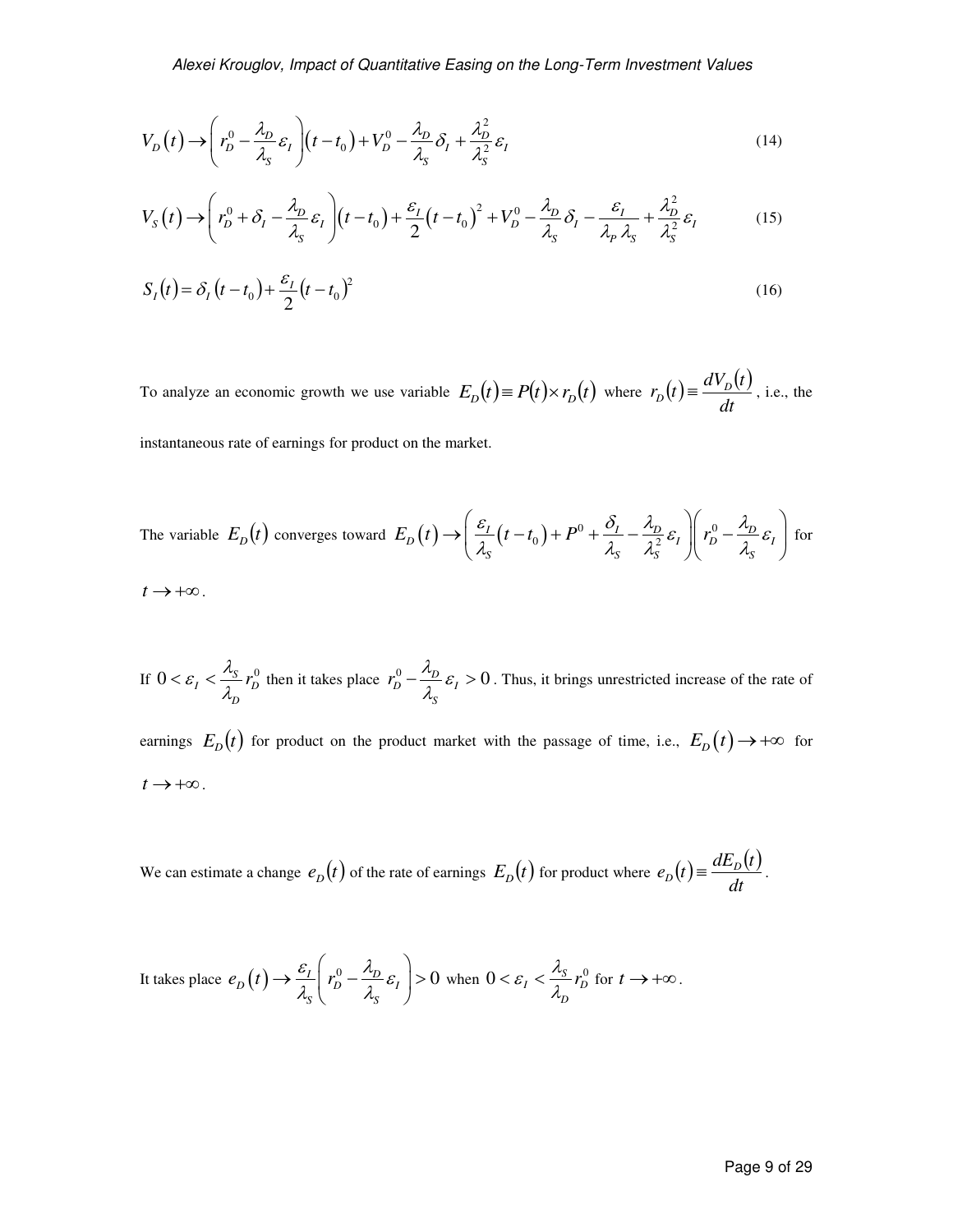If 
$$
\frac{\lambda_s}{\lambda_D} r_D^0 < \varepsilon_I < +\infty
$$
, then it takes place  $r_D^0 - \frac{\lambda_D}{\lambda_s} \varepsilon_I < 0$ . Hence, it brings unrestricted decrease of the

rate of earnings  $E_D(t)$  for product on the product market with the passage of time, i.e.,  $E_D(t) \rightarrow -\infty$ for  $t \rightarrow +\infty$ .

We can estimate a change  $e_D(t)$  of the rate of earnings  $E_D(t)$  for product.

It takes place 
$$
e_D(t) \to \frac{\varepsilon_I}{\lambda_s} \left( r_D^0 - \frac{\lambda_D}{\lambda_s} \varepsilon_I \right) < 0
$$
 when  $\frac{\lambda_s}{\lambda_D} r_D^0 < \varepsilon_I < +\infty$  for  $t \to +\infty$ .

In this section I presented a single-product-economy model. I have also observed how capital investments affects the product price, the product demand, the product supply, and the product earnings in the long run.

In the next section I will examine how the capital investment affects the price of equity.

### **3 Changes on Equity Market Caused by the Capital Investments**

Now, let me use results of the previous section to estimate changes of the market equity value when capital investments produce an economic growth on the product market.

I deploy a mathematical model of the single-product-economy market, which gives a good conceptual explanation. Economic forces acting on the product market reflect the inherent market forces of demand and supply complemented with the forces caused by capital investments. The economic interactions on the product market are expressed through a system of ordinary differential equations.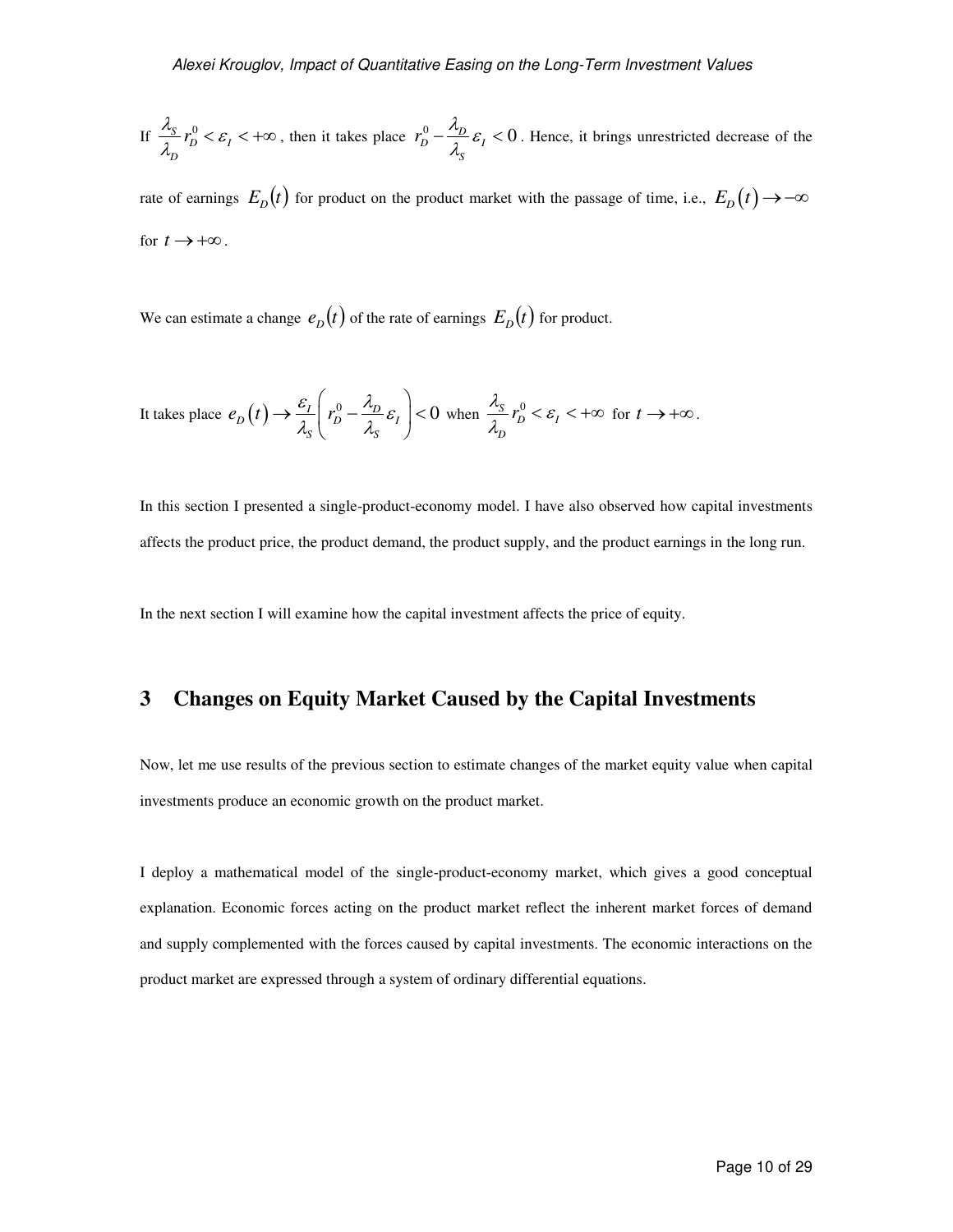#### *Alexei Krouglov, Impact of Quantitative Easing on the Long-Term Investment Values*

When there are no disturbing economic forces, the product market is in equilibrium position, i.e., the supply of and demand for product are equal, the quantities of supply and demand are developing with a constant rate and a price of the product is fixed.

Likewise, I consider the equity market corresponding to a company operating in single product economy. Economic forces acting on the equity market reflect the inherent market forces of demand and supply complemented with the economic forces operating on the product market and the equity market (Krouglov, 2006). Interactions on the equity market are expressed through a system of non-homogeneous ordinary differential equations. When there are no disturbing economic forces, both the product market and the equity market are in equilibrium positions, i.e., the supply of and demand for product and the supply of and demand for equity are equal, the quantities of supply and demand are developing with a constant rate and the prices of product and equity are fixed.

I assume the product market and the equity market had been in an equilibrium until time  $t = t_0$ . Volumes of the product supply  $V_s(t)$  and demand  $V_D(t)$  on the product market were equal, and they both were developing with a constant rate  $r_D^0$ . The product price  $P(t)$  at that time was fixed,

$$
V_D(t) = r_D^0(t - t_0) + V_D^0
$$
\n(17)

$$
V_s(t) = V_D(t) \tag{18}
$$

$$
P(t) = P^0 \tag{19}
$$

where  $V_{D}(t_{0})=V_{D}^{0}$ .

Likewise, volumes of the equity supply  $V_{SE}(t)$  and demand  $V_{DE}(t)$  on the equity market were equal, and they both were developing with a constant rate  $r_{DE}^0$ . The equity price  $P_E(t)$  at that time was fixed,

$$
V_{DE}(t) = r_{DE}^{0}(t - t_{0}) + V_{DE}^{0}
$$
\n(20)

$$
V_{SE}(t) = V_{DE}(t) \tag{21}
$$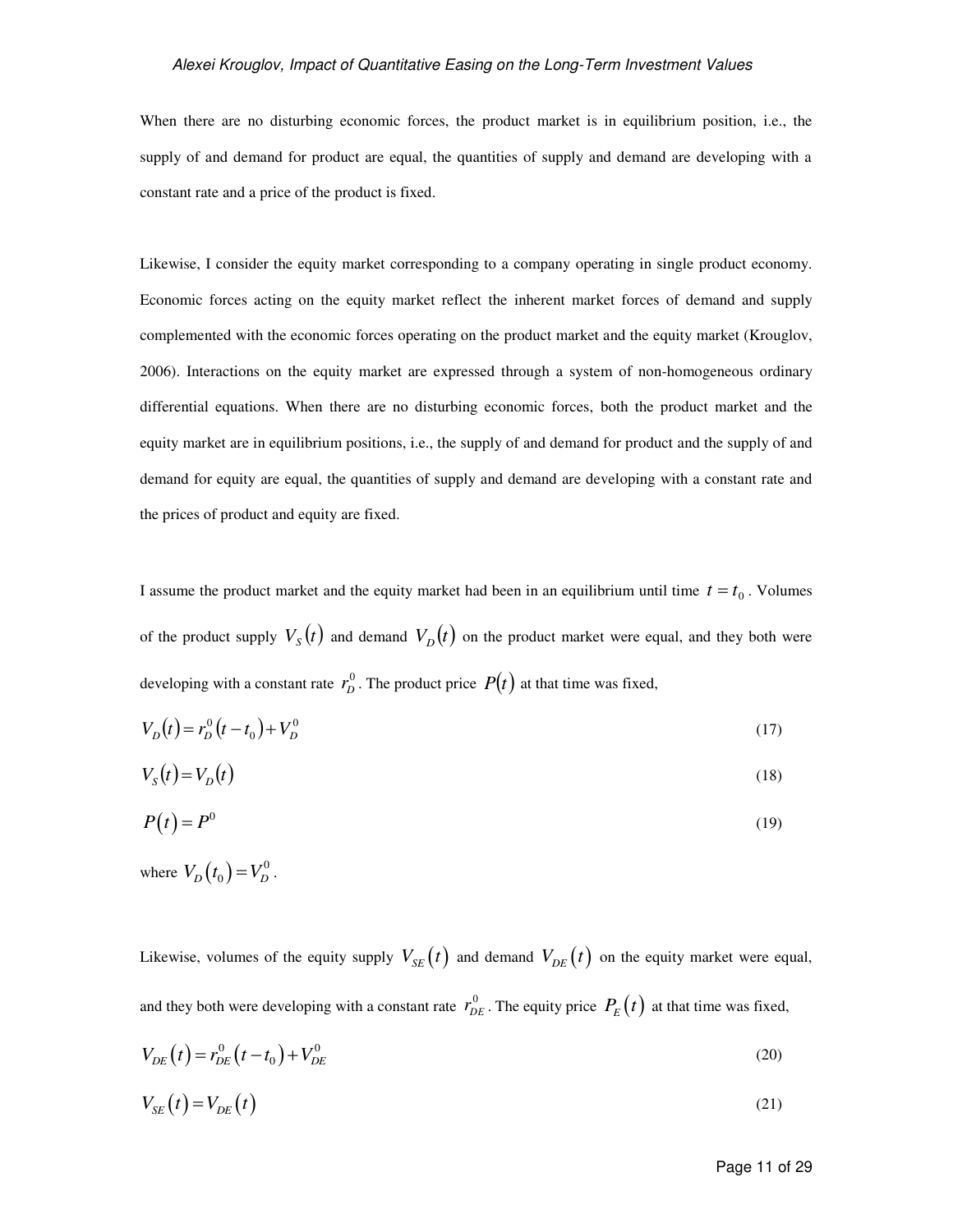$$
P_E(t) = P_E^0 \tag{22}
$$

When balance between the volume of product supply and the volume of product demand is broken, the

where  $V_{DE}(t_0) = V_{DE}^0$ .

product market is experiencing economic forces, which act to bring the product market to a new equilibrium position. Likewise, when balance between the volume of equity supply and the volume of equity demand is broken, the equity market is experiencing economic forces, which act to bring the equity market to a new equilibrium position. Moreover, there are economic forces operating on both the product market and the equity market (Krouglov, 2006).

In this section I assume balances both on the product market and on the equity market are broken by the capital investments developing with a rate that increases with a constant acceleration (Krouglov, 2017; 2019).

I assume the amount of capital investments  $S_t(t)$  on the product market increases since time  $t = t_0$ according to the following formula,

$$
S_I(t) = \begin{cases} 0, & t < t_0 \\ \delta_I(t - t_0) + \frac{\varepsilon_I}{2}(t - t_0)^2, & t \ge t_0 \end{cases}
$$
 (23)

where  $S_I(t) = 0$  for  $t < t_0$ ,  $\delta_I \ge 0$ , and  $\varepsilon_I > 0$ .

Economic forces trying to bring the product market into a new equilibrium position are described by the following ordinary differential equations with regard to the volume of product supply  $V_{_S}(t)$ , the volume of product demand  $V_D(t)$ , the product price  $P(t)$  given the accumulated amount of capital investments  $S_I(t)$  on the product market,

$$
\frac{dP(t)}{dt} = -\lambda_P \left( V_S(t) - V_D(t) - S_I(t) \right) \tag{24}
$$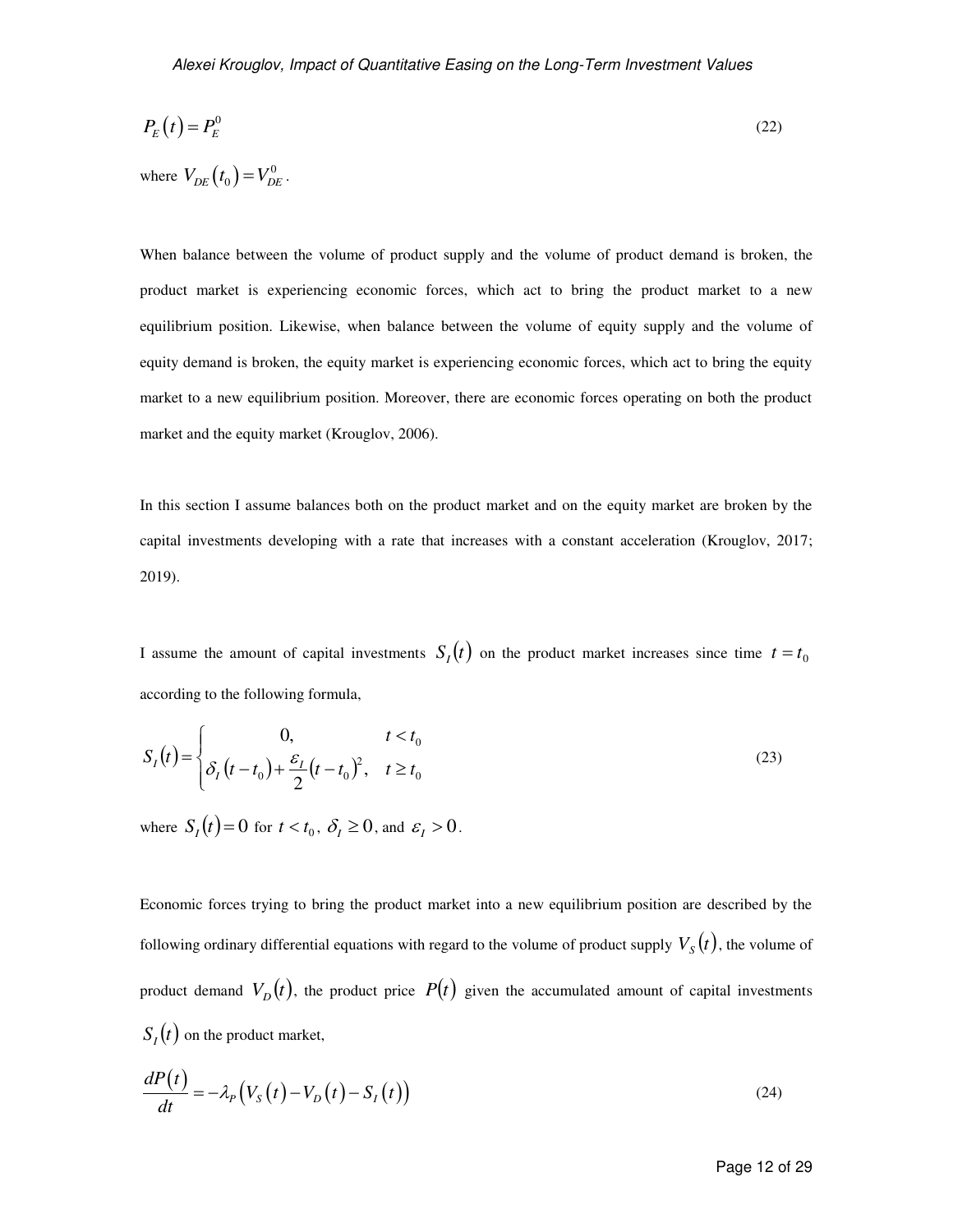$$
\frac{d^2V_s(t)}{dt^2} = \lambda_s \frac{dP(t)}{dt}
$$
\n(25)

$$
\frac{d^2V_D(t)}{dt^2} = -\lambda_D \frac{d^2P(t)}{dt^2}
$$
\n(26)

In Eqs. (24) – (26) above the values  $\lambda_p$ ,  $\lambda_s$ ,  $\lambda_p \ge 0$  are constants and they reflect the product price inertness, supply inducement, and demand amortization correspondingly.

Economic forces trying to bring the equity market into a new equilibrium position are described by the following non-homogeneous ordinary differential equations with regard to the volume of equity supply  $V_{SE}(t)$ , the volume of equity demand  $V_{DE}(t)$ , the equity price  $P_E(t)$  and the product price  $P(t)$  on the equity market,

$$
\frac{dP_E(t)}{dt} = -\lambda_{PE} \left( V_{SE}(t) - V_{DE}(t) \right) \tag{27}
$$

$$
\frac{d^2V_{SE}(t)}{dt^2} = \lambda_{SE} \frac{dP_E(t)}{dt}
$$
\n(28)

$$
\frac{d^2V_{DE}(t)}{dt^2} = -\lambda_{DE}\frac{d^2P_E(t)}{dt^2} + \lambda_E\frac{dP(t)}{dt}
$$
\n(29)

In Eqs. (27) – (29) above the values  $\lambda_{PE}$ ,  $\lambda_{SE}$ ,  $\lambda_{DE}$ ,  $\lambda_E \ge 0$  are constants.

Thus, the equity price  $P_E(t)$  is described by the following equation for  $t > t_0$ ,

$$
\frac{d^2P_E(t)}{dt^2} + \lambda_{PE} \lambda_{DE} \frac{dP_E(t)}{dt} + \lambda_{PE} \lambda_{SE} \left( P_E(t) - P_E^0 \right) - \lambda_{PE} \lambda_E \left( P(t) - P^0 \right) = 0 \tag{30}
$$

with the initial conditions,  $P_E(t_0) = P_E^0$ ,  $P(t_0) = P^0$ ,  $\frac{dP_E(t_0)}{dt} = 0$ *dt*  $= 0, \frac{dP(t_0)}{dt} = 0$ *dt*  $\frac{dP(t_0)}{dt} = 0$ .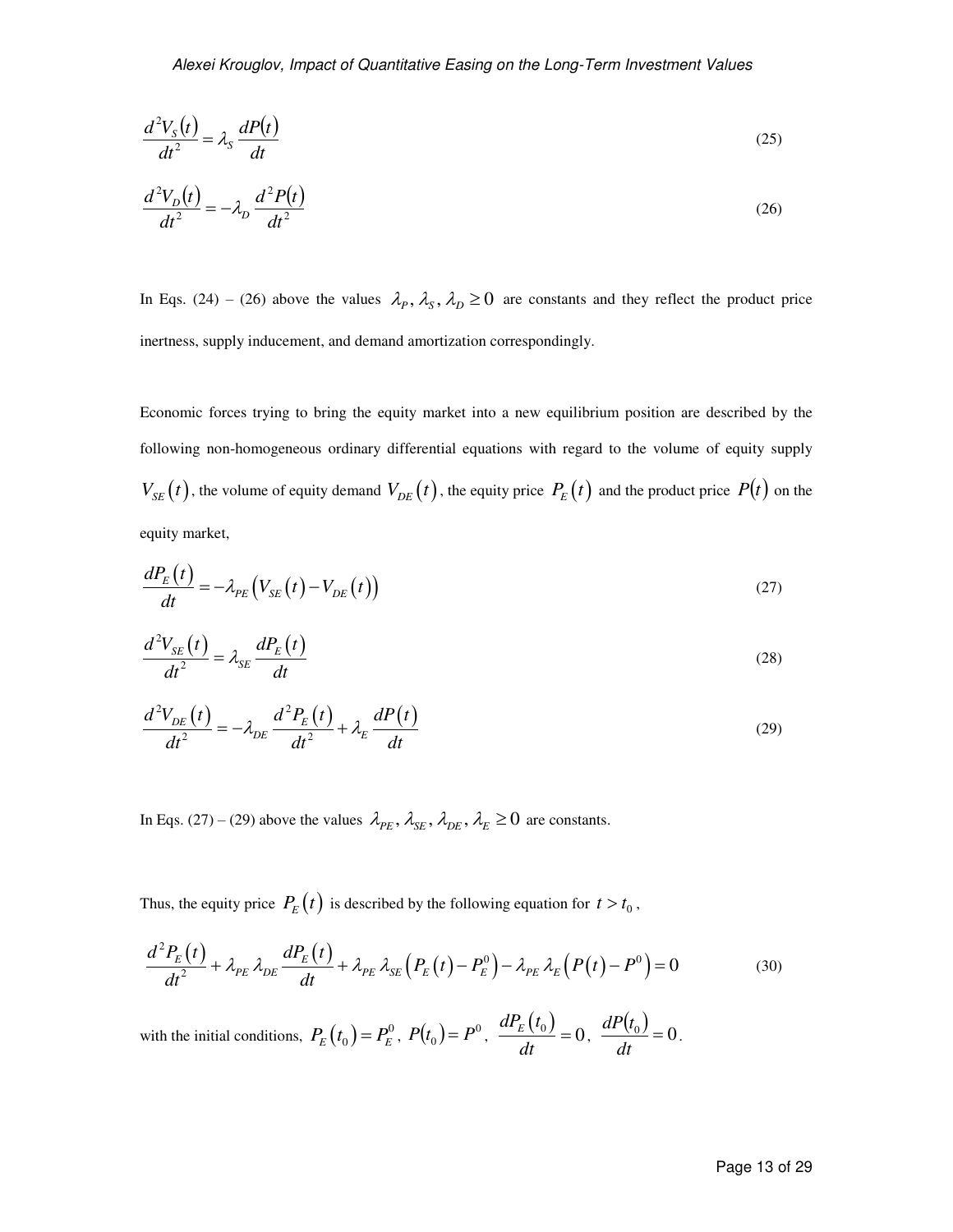I perform in Eq. (30) the passage to the limit for  $t \rightarrow +\infty$  based on results of Eq. (13),

$$
\frac{d^2P_E(t)}{dt^2} + \lambda_{PE} \lambda_{DE} \frac{dP_E(t)}{dt} + \lambda_{PE} \lambda_{SE} \left( P_E(t) - P_E^0 \right) - \lambda_{PE} \lambda_E \left( \frac{\varepsilon_I}{\lambda_S} (t - t_0) + \frac{\delta_I}{\lambda_S} - \frac{\lambda_D}{\lambda_S^2} \varepsilon_I \right) = 0 \tag{31}
$$

I use a variable  $P_2(t) = P_E(t) - P_E^0 - \frac{\lambda_E}{1 - \lambda_E} \varepsilon_I(t - t_0) - \frac{\lambda_E \lambda_S \delta_I - \lambda_E \lambda_D \varepsilon_I}{1 - \lambda_E^2}$  $SE \sim$ SE  $\sim$ SE  $\sim$ SE  $\sim$ SE  $\sim$ SE  $\sim$ S  $P_2(t) = P_E(t) - P_E^0 - \frac{\lambda_E}{\lambda_{SE} \lambda_S} \varepsilon_I(t - t_0) - \frac{\lambda_E \lambda_S \delta_I - \lambda_E \lambda_D \varepsilon_I}{\lambda_{SE} \lambda_S^2}$  $\equiv P_E(t) - P_E^0 - \frac{\lambda_E}{\lambda_E} \varepsilon_I(t - t_0) - \frac{\lambda_E \lambda_S \delta_I - \lambda_E \lambda_D \varepsilon_I}{\lambda_S}$  to simplify analysis of

the market equity values. The behavior of variable  $P_2(t)$  is described by following equation for  $t \to +\infty$ ,

$$
\frac{d^2P_2(t)}{dt^2} + \lambda_{PE} \lambda_{DE} \frac{dP_2(t)}{dt} + \lambda_{PE} \lambda_{SE} P_2(t) = 0
$$
\n(32)

with the initial conditions,  $P_2(t_0) = -\frac{\lambda_E \lambda_S O_I - \lambda_E \lambda_D \varepsilon_I}{a_0^2}$ *SE S*  $P_2(t_0) = -\frac{\lambda_E \lambda_S \delta_I - \lambda_E \lambda_D \varepsilon_I}{\lambda_I^2}$  $\lambda_{\scriptscriptstyle\rm SF}\lambda_{\scriptscriptstyle\rm S}^2$  $=-\frac{\lambda_E \lambda_S \delta_I - \lambda_E \lambda_D \varepsilon_I}{\lambda_I^2}$ ,  $\frac{dP_2(t_0)}{dt}$ 2  $\frac{E}{2^2}$  $\varepsilon$ <sup>*I*</sup> *SE SE*  $dP_2(t)$ *dt*  $\frac{\lambda_{_E}}{\lambda_{_{SE}}\lambda_{_{SE}}^2}\mathcal{E}$  $=-\frac{\lambda_E}{\lambda_0} \mathcal{E}_I$ .

The behavior of solutions for  $P_2(t)$  described by Eq. (32) depends on the roots of the corresponding characteristic equation (Piskunov, 1965; Petrovski, 1966).

When the roots of characteristic equation are complex-valued (i.e.,  $\frac{\lambda_P^2 \lambda_D^2}{4} < \lambda_P \lambda_S$ 4  $\frac{p^2}{4} \frac{\lambda_D^2}{4} < \lambda_P \lambda_S$ ) variable  $P_2(t)$ 

experiences damped oscillations for time  $t \geq t_0$ . If the roots of characteristic equation are real and different

(i.e., 
$$
\frac{\lambda_p^2 \lambda_D^2}{4} > \lambda_p \lambda_s
$$
) variable  $P_2(t)$  doesn't oscillate for time  $t \ge t_0$ . If the roots of characteristic

equation are real and equal (i.e.,  $\frac{\lambda_P^2 \lambda_D^2}{4} = \lambda_P \lambda_S$ 4  $\frac{d^2 p}{dt^2} \lambda_p^2 = \lambda_p \lambda_s$ ) variable  $P_2(t)$  doesn't oscillate for time  $t \ge t_0$ .

It may be observed that  $P_2(t) \rightarrow 0$  for  $t \rightarrow +\infty$  if the roots of characteristic equations are complex-

valued 
$$
(\frac{\lambda_P^2 \lambda_D^2}{4} < \lambda_P \lambda_S)
$$
, real and different  $(\frac{\lambda_P^2 \lambda_D^2}{4} > \lambda_P \lambda_S)$ , or real and equal  $(\frac{\lambda_P^2 \lambda_D^2}{4} = \lambda_P \lambda_S)$ .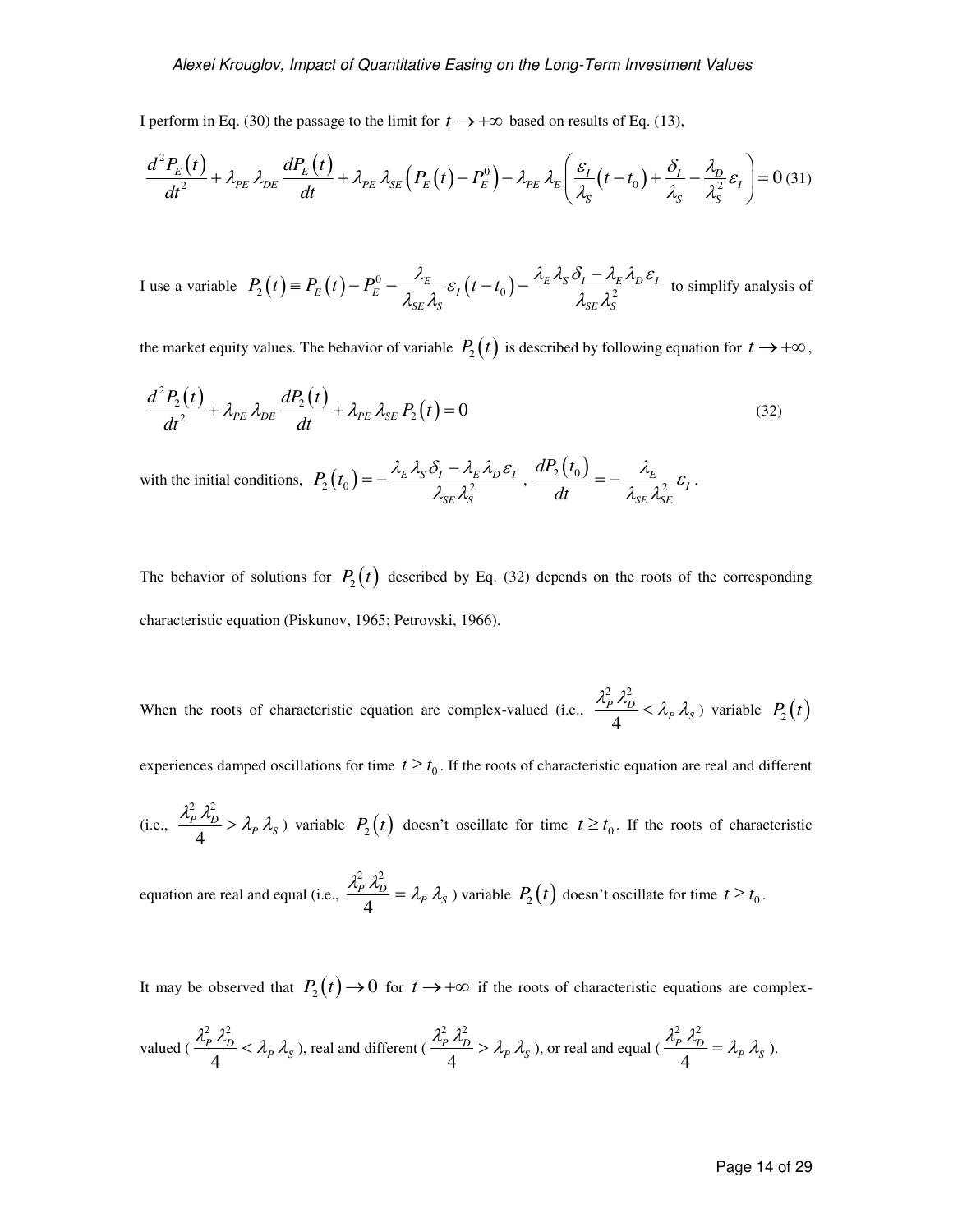We observe following behavior for the equity price  $P_E(t)$  given the amount of capital investments  $S_I(t)$ on the product market when  $t \rightarrow +\infty$ ,

$$
P_E(t) \to \frac{\lambda_E}{\lambda_{SE} \lambda_S} \varepsilon_I \left( t - t_0 \right) + P_E^0 + \frac{\lambda_E \lambda_S \delta_I - \lambda_E \lambda_D \varepsilon_I}{\lambda_{SE} \lambda_S^2}
$$
\n
$$
\tag{33}
$$

$$
S_I(t) = \delta_I (t - t_0) + \frac{\varepsilon_I}{2} (t - t_0)^2
$$
\n(34)

Thus, we have determined for a model of single product economy that capital investments on the product market performed with a constant acceleration causes both (a) an unrestricted increase of product price on the product market (as seen from Eq. (13)), and (b) an unrestricted increase of equity price on the equity market (as seen from Eq.  $(33)$ ).

The rates at which both a product price and an equity price are changing with time are directly proportional to an acceleration of the capital investments in the long run.

## **4 Changes on Equity Market Caused by the Capital Investments and Quantitative Easing**

Here, I use the results of previous section to estimate the changes of market equity value when the capital investments produces an economic growth on the product market and the quantitative easing increases the demand for equity on the equity market.

I also deploy a mathematical model of the single-product-economy market, which gives a good conceptual explanation.

When there are no disturbing economic forces, the product market is in equilibrium position, i.e., the supply of and demand for product are equal, the quantities of supply and demand are developing with a constant rate and a price of the product is fixed.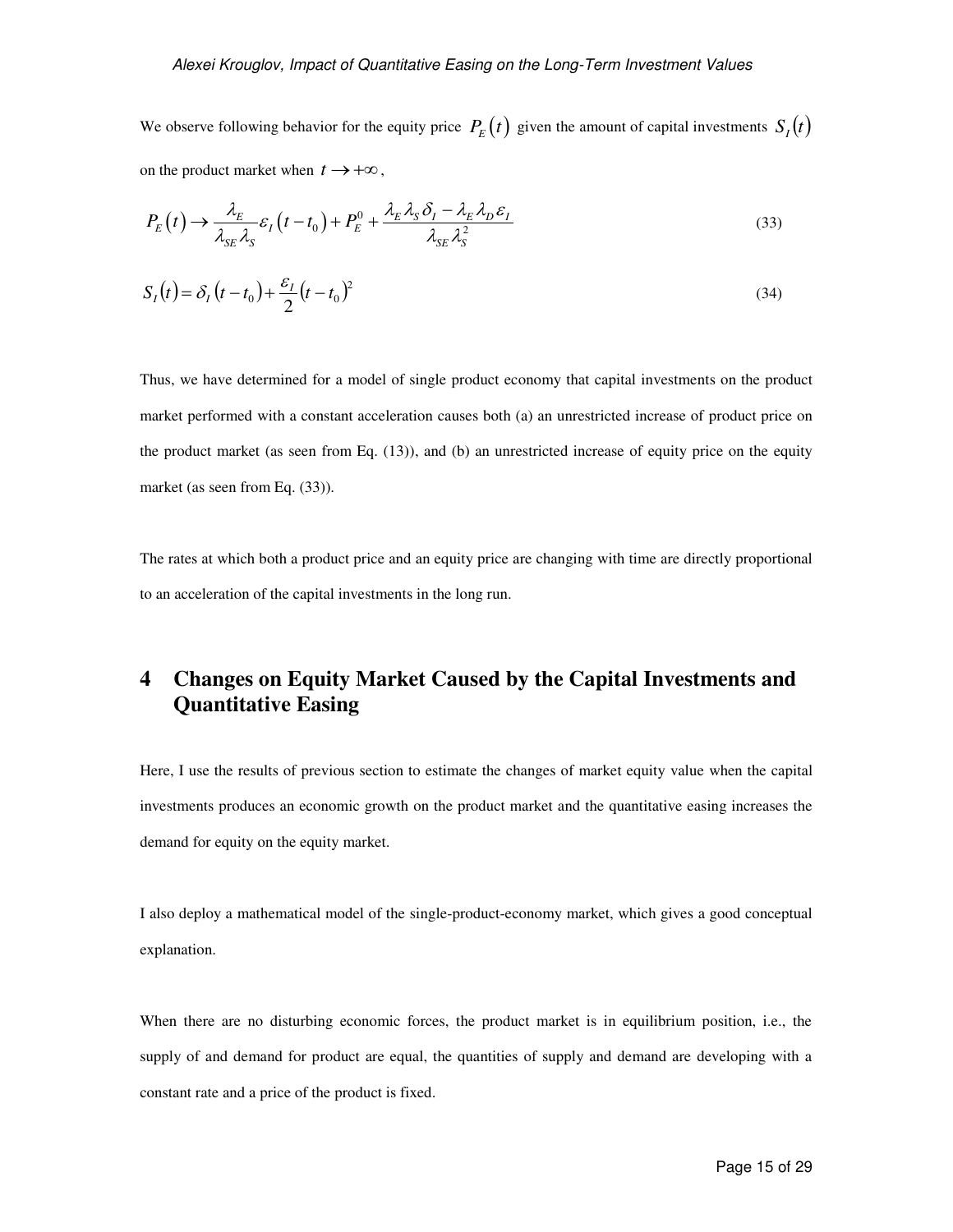Likewise, I consider the equity market corresponding to a company operating in single product economy. Economic forces acting on the equity market reflect the inherent market forces of demand and supply complemented with the economic forces operating on the product market and the equity market. Interactions on the equity market are expressed through a system of non-homogeneous ordinary differential equations. When there are no disturbing economic forces, both the product market and the equity market are in an equilibrium positions, i.e., the supply of and demand for product and the supply of and demand for equity are equal, the quantities of supply and demand are developing with a constant rate and the prices of product and equity are fixed.

I assume the product market and equity market had been in an equilibrium until time  $t = t_0$ . Volumes of the product supply  $V_s(t)$  and demand  $V_D(t)$  on the product market were equal, and they both were developing with a constant rate  $r_D^0$ . The product price  $P(t)$  at that time was fixed,

$$
V_D(t) = r_D^0(t - t_0) + V_D^0
$$
\n(35)

$$
V_s(t) = V_D(t) \tag{36}
$$

$$
P(t) = P^0 \tag{37}
$$

where  $V_{D}(t_{0})=V_{D}^{0}$ .

Likewise, volumes of the equity supply  $V_{SE}(t)$  and demand  $V_{DE}(t)$  on the equity market were equal, and they both were developing with a constant rate  $r_{DE}^0$ . The equity price  $P_E(t)$  at that time was fixed,

$$
V_{DE}(t) = r_{DE}^{0}(t - t_{0}) + V_{DE}^{0}
$$
\n(38)

$$
V_{SE}(t) = V_{DE}(t) \tag{39}
$$

$$
P_E(t) = P_E^0 \tag{40}
$$

where  $V_{DF}(t_0) = V_{DF}^0$ .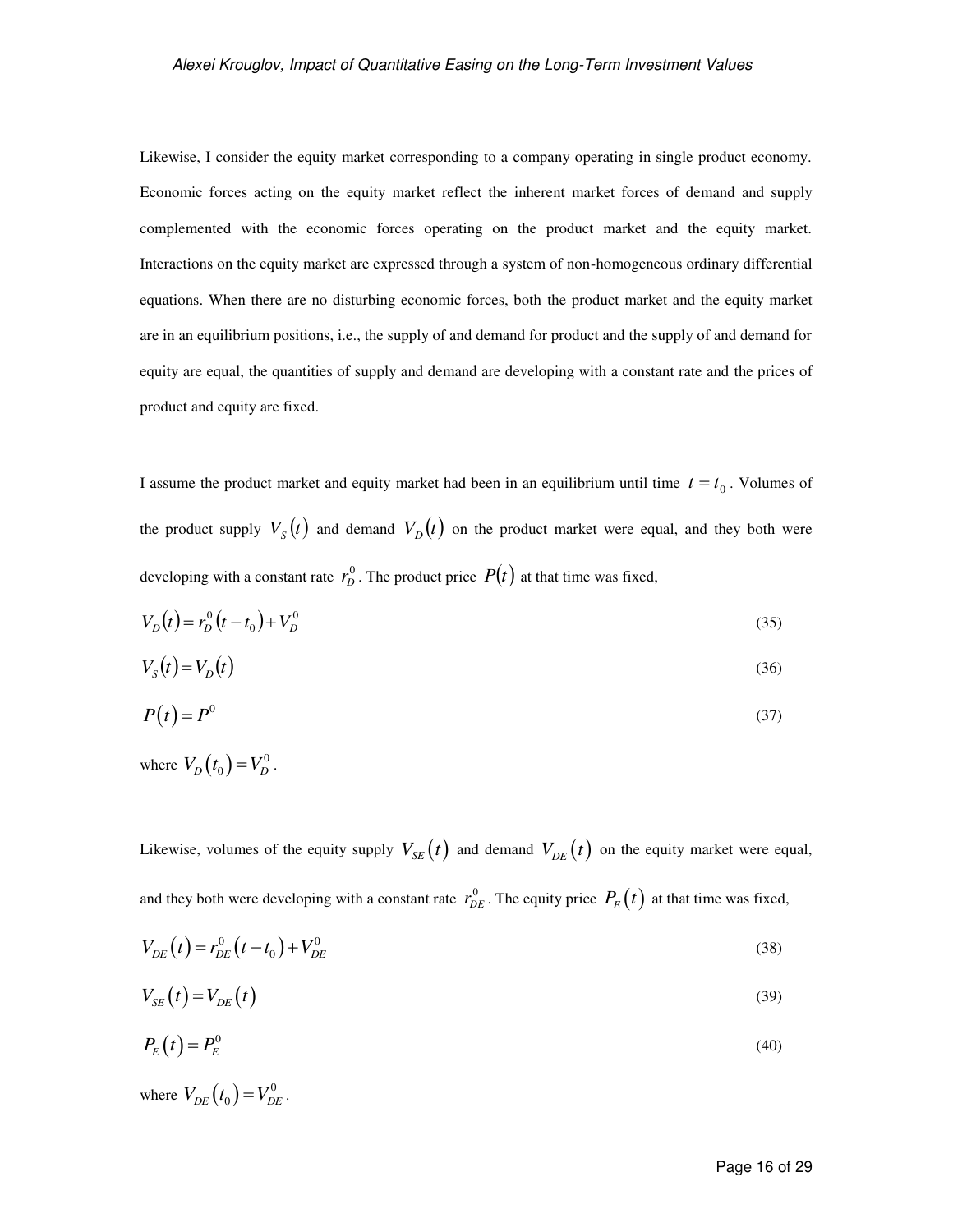When balance between the volume of product supply and the volume of product demand is broken, the product market is experiencing economic forces, which act to bring the product market to a new equilibrium position. Likewise, when balance between the volume of equity supply and the volume of equity demand is broken, the equity market is experiencing economic forces, which act to bring the equity market to a new equilibrium position. Moreover, there are economic forces operating on both the product market and the equity market.

In this section I assume balances on both the product market and the equity market are broken by the capital investments developing with a rate that increases with a constant acceleration.

I assume the amount of capital investments  $S_t(t)$  on the product market increases since time  $t = t_0$ according to the following formula,

$$
S_I(t) = \begin{cases} 0, & t < t_0 \\ \delta_I(t - t_0) + \frac{\varepsilon_I}{2}(t - t_0)^2, & t \ge t_0 \end{cases}
$$
(41)

where  $S_I(t) = 0$  for  $t < t_0$ ,  $\delta_I \ge 0$ , and  $\varepsilon_I > 0$ .

Economic forces trying to bring the product market into a new equilibrium position are described by the following ordinary differential equations with regard to the volume of product supply  $V_{_S}(t)$ , the volume of product demand  $V_D(t)$ , the product price  $P(t)$  given the accumulated amount of capital investments  $S_I(t)$  on the product market,

$$
\frac{dP(t)}{dt} = -\lambda_P \left( V_S(t) - V_D(t) - S_I(t) \right) \tag{42}
$$

$$
\frac{d^2V_s(t)}{dt^2} = \lambda_s \frac{dP(t)}{dt}
$$
\n(43)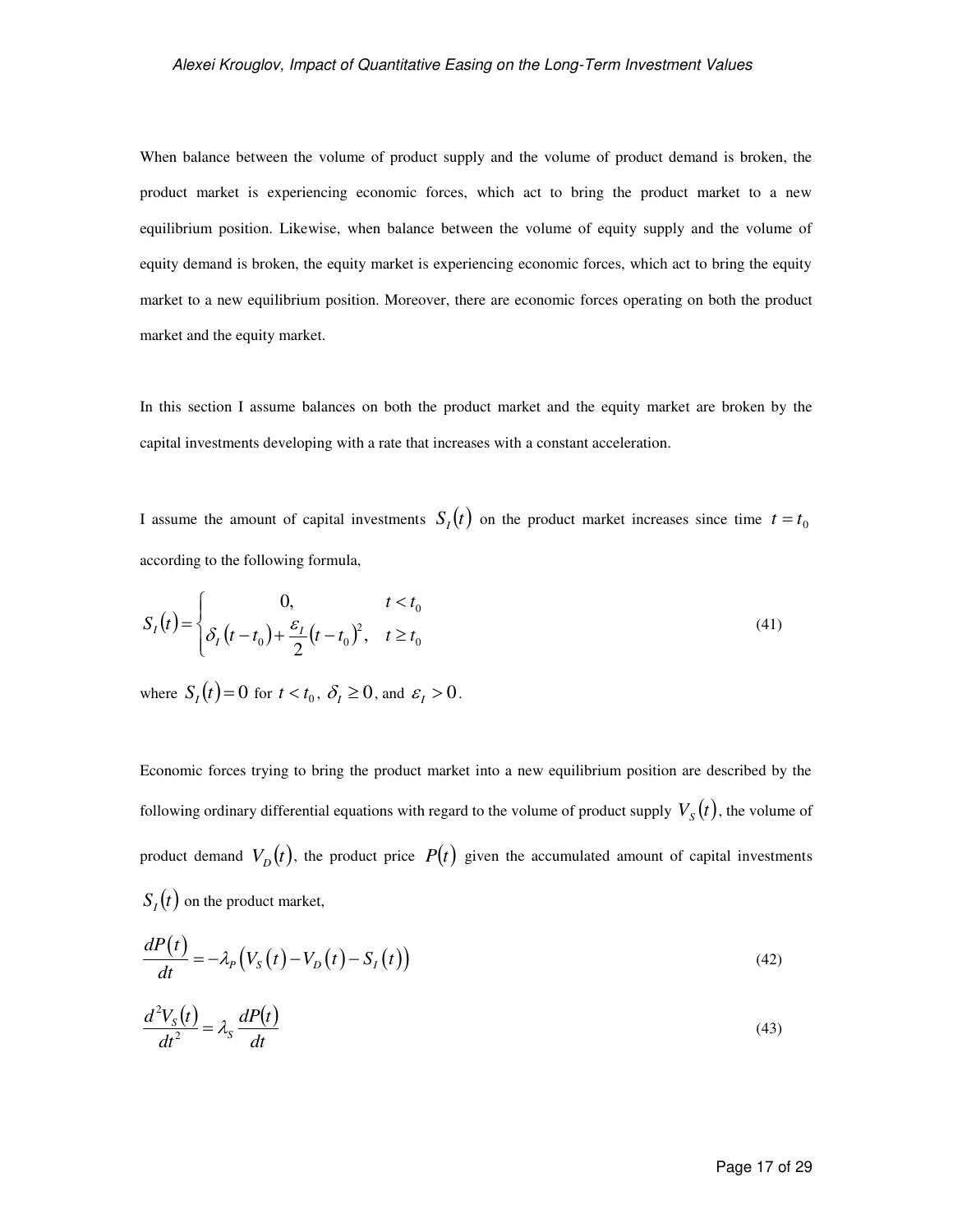$$
\frac{d^2V_D(t)}{dt^2} = -\lambda_D \frac{d^2P(t)}{dt^2}
$$
\n(44)

In Eqs. (42) – (44) above the values  $\lambda_p$ ,  $\lambda_s$ ,  $\lambda_p \ge 0$  are constants.

Now, I assume the quantitative easing started on the equity market (at the time  $t = t_1 \ge t_0$ ). Also, I assume that  $t_1 = t_0 + \Delta$  where  $\Delta \approx 0$  or  $t_1 \approx t_0$  in order to avoid calculations for an economic deviation during the time interval  $t_0 \le t < t_1$ , which would just obscure the calculations otherwise.

I assume the amount of quantitative easing  $S_{QE}(t)$  on the equity market increases since time  $t = t_1$ according to the following formula,

$$
S_{QE}(t) = \begin{cases} 0, & t < t_1 \\ \delta_{QE}(t - t_1) + \frac{\varepsilon_{QE}}{2}(t - t_1)^2, & t \ge t_1 \end{cases}
$$
 (45)

where  $S_{QE}(t) = 0$  for  $t < t_1$ ,  $\delta_{QE} \ge 0$ , and  $\varepsilon_{QE} > 0$ .

Thus, the balance between the volume of equity supply and the volume of equity demand was broken. The equity market was experiencing economic forces, which were trying to bring the equity market to a new equilibrium position.

Economic forces trying to bring the equity market into a new equilibrium position are described by the following non-homogeneous ordinary differential equations with regard to the volume of equity supply  $V_{SE}(t)$ , the volume of equity demand  $V_{DE}(t)$ , the equity price  $P_E(t)$  and the product price  $P(t)$  given the accumulated amount of quantitative easing  $S_{OE}(t)$  on the equity market,

$$
\frac{dP_E(t)}{dt} = -\lambda_{PE} \left( V_{SE}(t) - V_{DE}(t) - S_{QE}(t) \right)
$$
\n(46)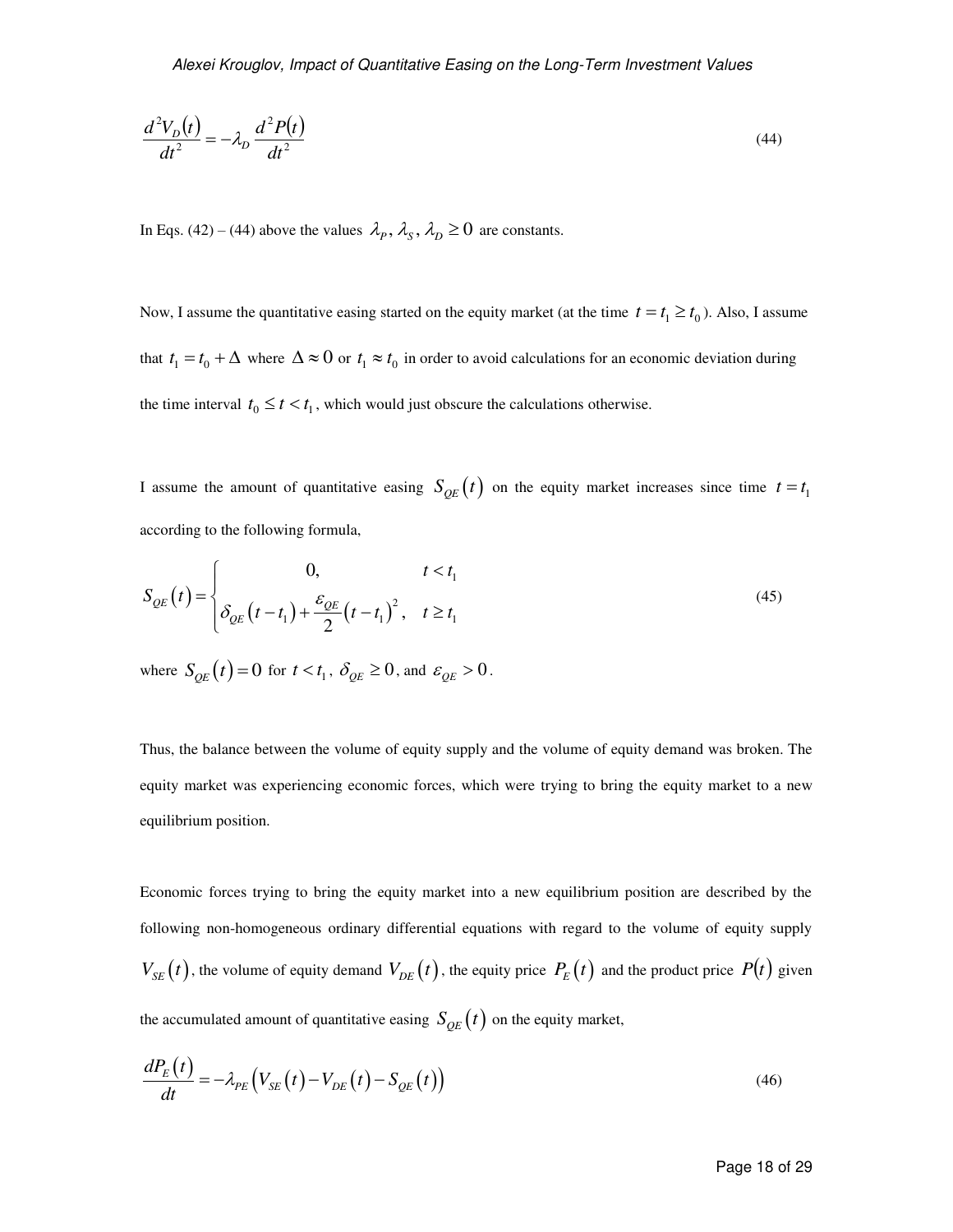$$
\frac{d^2V_{SE}(t)}{dt^2} = \lambda_{SE} \frac{dP_E(t)}{dt}
$$
\n(47)

$$
\frac{d^2V_{DE}(t)}{dt^2} = -\lambda_{DE}\frac{d^2P_E(t)}{dt^2} + \lambda_E\frac{dP(t)}{dt}
$$
\n(48)

In Eqs. (46) – (48) above the values  $\lambda_{PE}$ ,  $\lambda_{SE}$ ,  $\lambda_{DE}$ ,  $\lambda_E \ge 0$  are constants.

Thus, the equity price  $P_E(t)$  is described by the following equation for  $t > t_1$  where  $t_1 \approx t_0$ ,

$$
\frac{d^2P_E(t)}{dt^2} + \lambda_{PE} \lambda_{DE} \frac{dP_E(t)}{dt} + \lambda_{PE} \lambda_{SE} \left( P_E(t) - P_E^0 \right) - \lambda_{PE} \lambda_E \left( P(t) - P^0 \right)
$$
\n
$$
-\lambda_{PE} \frac{dS_{QE}(t)}{dt} = 0
$$
\n(49)

with the initial conditions  $P_E(t_1) = P_E^0$ ,  $P(t_1) = P^0$ ,  $\frac{dP_E(t_1)}{dt} = 0$ *dt*  $= 0, \frac{dP(t_1)}{dt} = 0$ *dP t dt*  $= 0, \frac{dS_{QE}(t_1)}{dt}$ *QE*  $dS_{OE}$  (t *dt*  $=\delta_{OE}$ .

I perform the passage to the limit in Eq. (49) for  $t \rightarrow +\infty$  based on results of Eq. (13) and substitute

$$
\frac{dS_{QE}(t)}{dt}
$$
 from Eq. (45),  
\n
$$
\frac{d^2P_E(t)}{dt^2} + \lambda_{PE} \lambda_{DE} \frac{dP_E(t)}{dt} + \lambda_{PE} \lambda_{SE} (P_E(t) - P_E^0)
$$
\n
$$
-\lambda_{PE} \lambda_E \left( \frac{\varepsilon_I}{\lambda_S} (t - t_0) + \frac{\delta_I}{\lambda_S} - \frac{\lambda_D}{\lambda_S^2} \varepsilon_I \right) - \lambda_{PE} (\varepsilon_{QE} (t - t_1) + \delta_{QE}) = 0
$$
\n(50)

To simplify the calculations, I replace Eq. (50) with the following one,

$$
\frac{d^2P_E(t)}{dt^2} + \lambda_{PE} \lambda_{DE} \frac{dP_E(t)}{dt} + \lambda_{PE} \lambda_{SE} \left( P_E(t) - P_E^0 - \varepsilon_{\Sigma} (t - t_1) - \delta_{\Sigma} \right) = 0 \tag{51}
$$

where  $\mathcal{E}_{\Sigma} = \frac{\mu_E \mathcal{E}_I + \mu_S \mathcal{E}_{QE}}{2}$ *SE S*  $\varepsilon_{\Sigma} = \frac{\lambda_{E} \, \varepsilon_{I} + \lambda_{S} \, \varepsilon_{S}}{\lambda_{SE} \, \lambda_{S}}$  $\ddot{}$  $=\frac{\sum_{E} \sigma_{I} + \sum_{S} \sigma_{QE}}{2}$  and 2 2  $E^{R}$   $V_S$   $V_I$   $V_E$   $V_D$   $C_I$   $V_S$   $V_{QE}$ *SE S*  $\delta_{\scriptscriptstyle{\Sigma}} = \frac{\lambda_{\scriptscriptstyle{E}} \, \lambda_{\scriptscriptstyle{S}} \, \delta_{\scriptscriptstyle{I}} - \lambda_{\scriptscriptstyle{E}} \, \lambda_{\scriptscriptstyle{D}} \, \varepsilon_{\scriptscriptstyle{I}} + \lambda_{\scriptscriptstyle{S}}^2 \, \delta_{\scriptscriptstyle{Q}}}{\lambda_{\scriptscriptstyle{S}\scriptscriptstyle{E}} \, \lambda_{\scriptscriptstyle{S}}^2}$  $-\lambda_{\rm F}\lambda_{\rm D}\varepsilon_{\rm L}+$  $=\frac{\sum_{k} \sum_{s} c_l \sum_{l} c_l \sum_{l} c_l \sum_{s} c_l \sum_{s} c_l}{\sum_{s} c_s \sum_{l} c_l \sum_{s} c_l \sum_{s} c_l}$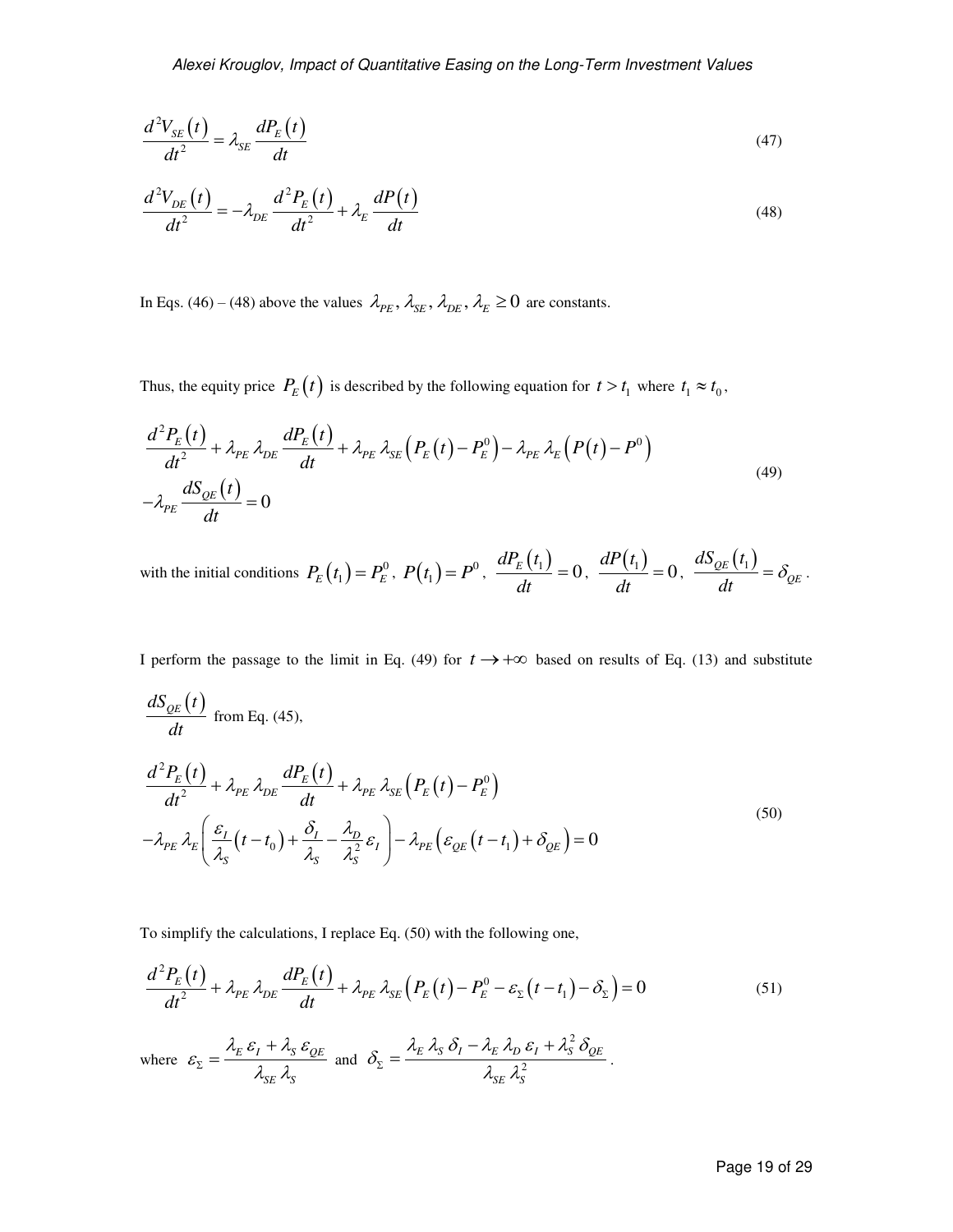I use a variable  $P_2(t) = P_E(t) - P_E^0 - \varepsilon_{\Sigma}(t - t_1) - \frac{\lambda_{SE} \sigma_{\Sigma} - \lambda_{DE}}{2}$ *SE*  $P_2(t) \equiv P_E(t) - P_E^0 - \varepsilon_{\rm r} (t - t_1) - \frac{\lambda_{SE} \delta_{\rm r} - \lambda_{DE} \varepsilon_{\rm r}}{\lambda_{\rm cr}}$  $\sum_{\Sigma}(t-t_1) - \frac{\lambda_{\Sigma E} C_{\Sigma} - \lambda_{DE} C_{\Sigma}}{2}$  $\equiv P_E(t) - P_E^0 - \varepsilon_{\Sigma}(t-t_1) - \frac{\lambda_{SE}\delta_{\Sigma} - \lambda_{DE}\varepsilon_{\Sigma}}{2}$  to perform analysis of the market

equity values. The behavior of variable  $P_2(t)$  is described by following equation for  $t \to +\infty$ ,

$$
\frac{d^2P_2(t)}{dt^2} + \lambda_{PE} \lambda_{DE} \frac{dP_2(t)}{dt} + \lambda_{PE} \lambda_{SE} P_2(t) = 0
$$
\n(52)

with the initial conditions,  $P_2(t_1) = \frac{\lambda_{DE} \varepsilon_{\Sigma} - \lambda_{SE}}{2}$ *SE*  $P_2(t_1) = \frac{\lambda_{DE} \varepsilon_z - \lambda_{SE} \delta_z}{\lambda_{cr}}$  $=\frac{\lambda_{DE}\varepsilon_{\Sigma}-\lambda_{SE}\delta_{\Sigma}}{2}$ ,  $\frac{dP_2(t_1)}{dt}$  $\frac{2\lambda^{1/2}}{dt} = -\varepsilon_{\Sigma}.$ 

The behavior of solutions for  $P_2(t)$  described by Eq. (52) depends on the roots of the corresponding characteristic equation (Piskunov, 1965; Petrovski, 1966).

When the roots of characteristic equation are complex-valued (i.e.,  $\frac{\lambda_P^2 \lambda_D^2}{4} < \lambda_P \lambda_S$ 4  $\frac{2}{p} \frac{\lambda_D^2}{\lambda} < \lambda_P \lambda_S$ ) variable  $P_2(t)$ 

experiences damped oscillations for time  $t \geq t_0$ . If the roots of characteristic equation are real and different

(i.e., 
$$
\frac{\lambda_p^2 \lambda_D^2}{4} > \lambda_p \lambda_s
$$
) variable  $P_2(t)$  doesn't oscillate for time  $t \ge t_0$ . If the roots of characteristic

equation are real and equal (i.e.,  $\frac{\lambda_P^2 \lambda_D^2}{4} = \lambda_P \lambda_S$ 4  $\frac{d^2 p}{dt^2} \lambda_p^2 = \lambda_p \lambda_s$ ) variable  $P_2(t)$  doesn't oscillate for time  $t \ge t_0$ .

It may be observed that  $P_2(t) \rightarrow 0$  for  $t \rightarrow +\infty$  if the roots of characteristic equations are complex-

valued 
$$
(\frac{\lambda_P^2 \lambda_D^2}{4} < \lambda_P \lambda_S)
$$
, real and different  $(\frac{\lambda_P^2 \lambda_D^2}{4} > \lambda_P \lambda_S)$ , or real and equal  $(\frac{\lambda_P^2 \lambda_D^2}{4} = \lambda_P \lambda_S)$ .

We observe following behavior for the equity price  $P_E(t)$  given the amount of capital investment  $S_I(t)$ on the product market when  $t \rightarrow +\infty$ ,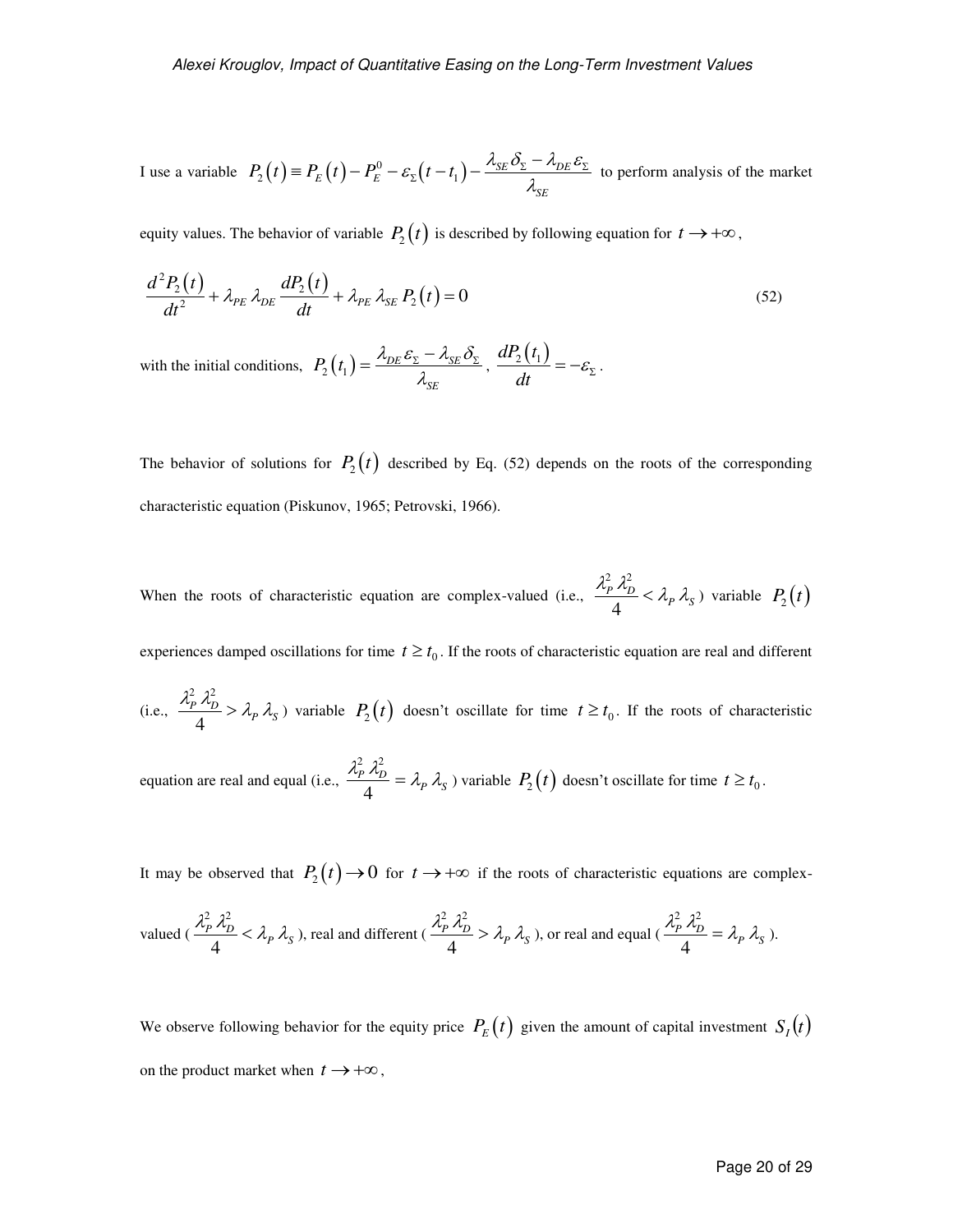$$
P_E(t) \to \varepsilon_{\Sigma}(t - t_1) + P_E^0 + \frac{\lambda_{SE}\delta_{\Sigma} - \lambda_{DE}\varepsilon_{\Sigma}}{\lambda_{SE}}
$$
\n
$$
\tag{53}
$$

$$
S_I(t) = \delta_I (t - t_0) + \frac{\varepsilon_I}{2} (t - t_0)^2
$$
\n(54)

$$
S_{QE}(t) = \delta_{QE}(t - t_1) + \frac{\varepsilon_{QE}}{2}(t - t_1)^2
$$
\n(55)

Thus, we have determined for a model of the single product economy the capital investments performed with a constant acceleration  $\mathcal{E}_I > 0$  cause an unrestricted increase of product price on the product market described by a linear function with slope  $\frac{c_I}{\lambda} > 0$ *S* ε  $\frac{\sigma_I}{\lambda_c} > 0$  (as seen from Eq. (13)). Also, we have determined for the model of the single product economy the capital investments done with a constant acceleration  $\varepsilon_I > 0$ cause an unrestricted increase of equity price on the equity market described by a linear function with slope  $\frac{E}{\tau} \varepsilon_I \geq 0$ *SE S*  $\frac{\lambda_{\scriptscriptstyle E}}{\lambda_{\scriptscriptstyle SE}\lambda_{\scriptscriptstyle S}}\mathcal{E}$  $\geq 0$  (as seen from Eq. (33)). As well, we have determined for the model of the single product economy both the capital investments performed with a constant acceleration  $\varepsilon_l > 0$  and the quantitative easing performed with a constant acceleration  $\varepsilon_{OE} > 0$  cause an unrestricted increase of equity price on

the equity market described by a linear equation with slope  $\varepsilon_z = \frac{\lambda_E}{1-\lambda_z} \varepsilon_I + \frac{1}{1-\lambda_z} \varepsilon_{QE} > 0$  $SE \sim S$   $S$  $\mathcal{E}_{\Sigma} = \frac{\lambda_E}{1-\epsilon} \mathcal{E}_I + \frac{1}{1-\epsilon} \mathcal{E}_I$  $\epsilon_{\Sigma} = \frac{\lambda_{\rm E}}{\lambda_{\rm SE} \lambda_{\rm S}} \varepsilon_{\rm I} + \frac{1}{\lambda_{\rm SE}} \varepsilon_{\rm QE} > 0$  (as seen from

Eq. (53)).

Rate at which the product price is changing with time is directly proportional to an acceleration of the capital investments in the long run. Rate at which the equity price is changing with time is directly proportional to the synthesis of an acceleration of the capital investments and an acceleration of the quantitative easing in the long run.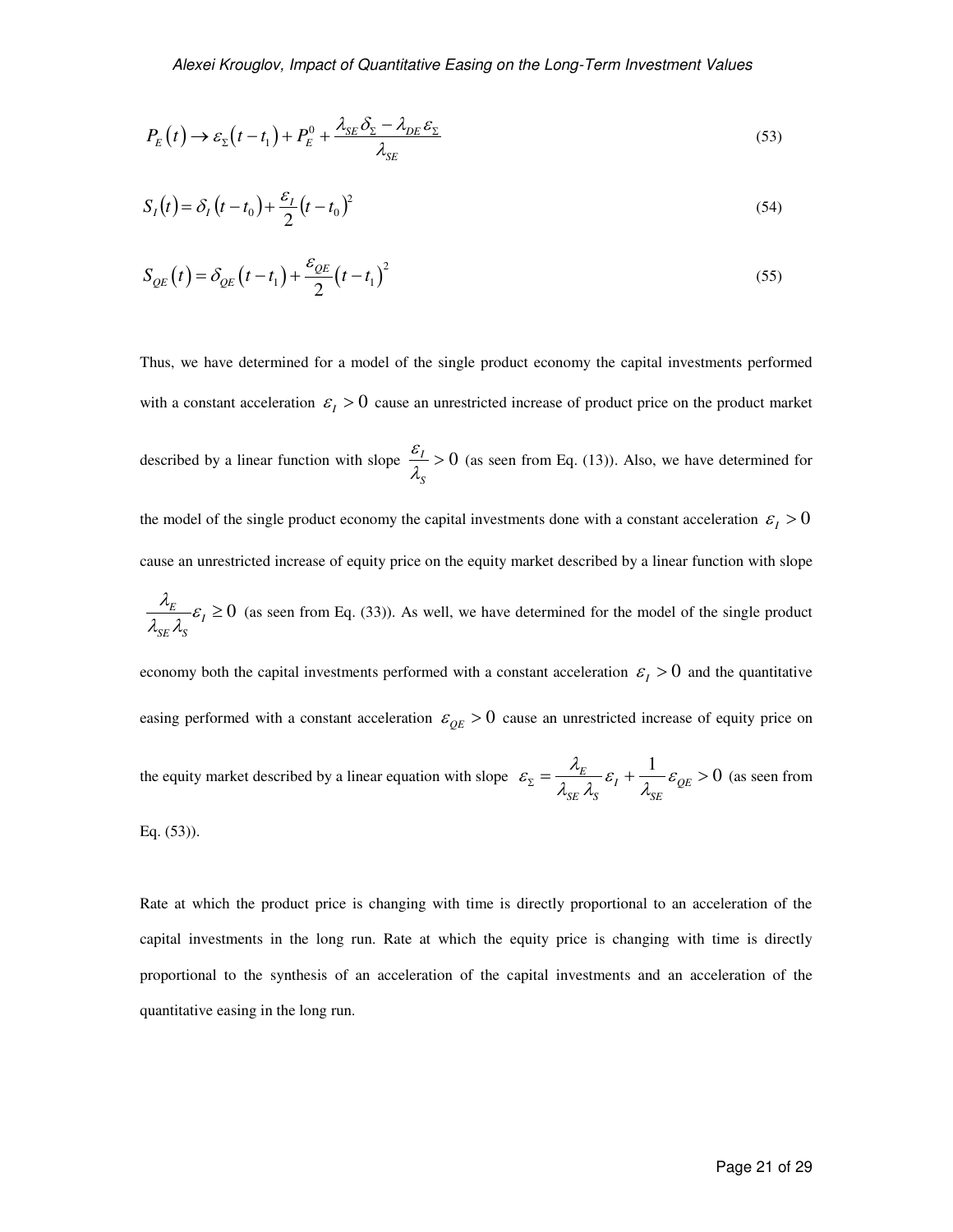## **5 Changes on Equity Market Caused by the Capital Investments and Quantitative Tightening**

Here, I estimate changes of the market equity value when the capital investments produce an economic growth on the product market and the quantitative tightening decreases the demand for equity on the equity market.

I deploy a mathematical model of the single-product-economy market.

When there are no disturbing economic forces, the product market is in equilibrium position, i.e., the supply of and demand for product are equal, the quantities of supply and demand are developing with a constant rate and a price of the product is fixed.

I assume the product market and equity market had been in an equilibrium until time  $t = t_0$ . Volumes of the product supply  $V_s(t)$  and demand  $V_D(t)$  on the product market were equal, and they both were developing with a constant rate  $r_D^0$ . The product price  $P(t)$  at that time was fixed,

$$
V_D(t) = r_D^0(t - t_0) + V_D^0
$$
\n(56)

$$
V_s(t) = V_D(t) \tag{57}
$$

$$
P(t) = P^0 \tag{58}
$$

where  $V_D(t_0) = V_D^0$ .

Likewise, volumes of the equity supply  $V_{SE}(t)$  and demand  $V_{DE}(t)$  on the equity market were equal, and they both were developing with a constant rate  $r_{DE}^0$ . The equity price  $P_E(t)$  at that time was fixed,

$$
V_{DE}(t) = r_{DE}^{0}(t - t_{0}) + V_{DE}^{0}
$$
\n(59)

$$
V_{SE}(t) = V_{DE}(t) \tag{60}
$$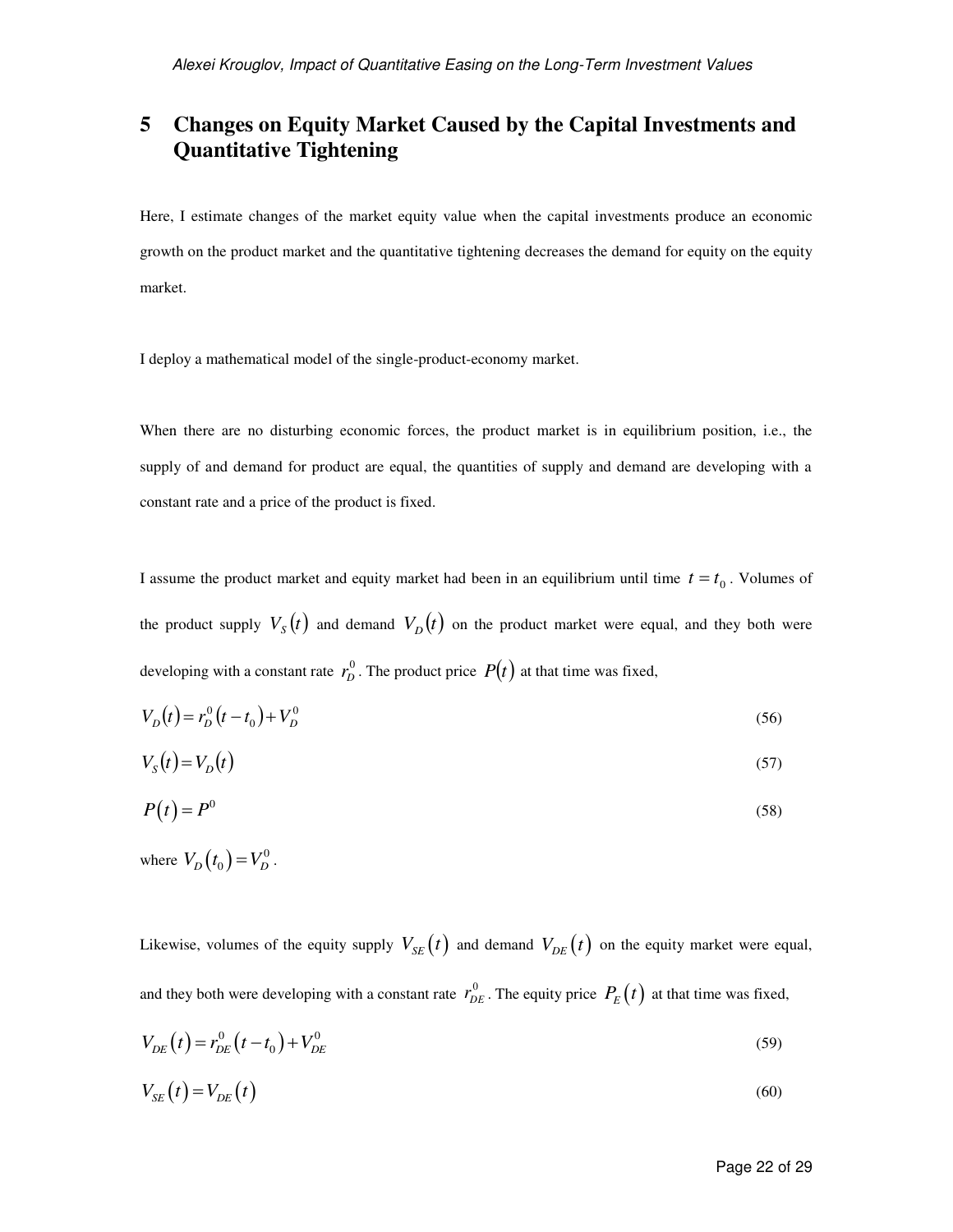$$
P_E(t) = P_E^0 \tag{61}
$$

When balance between the volume of product supply and the volume of product demand is broken, the product market is experiencing economic forces, which act to bring the product market to a new equilibrium position. Likewise, when balance between the volume of equity supply and the volume of equity demand is broken, the equity market is experiencing economic forces, which act to bring the equity market to a new equilibrium position. Moreover, there are economic forces operating on both the product market and the equity market.

I assume balances both on the product market and on the equity market are broken by the capital investment developing with a rate that increases with constant acceleration.

I assume the amount of capital investments  $S_t(t)$  on the product market increases since time  $t = t_0$ according to the following formula,

$$
S_I(t) = \begin{cases} 0, & t < t_0 \\ \delta_I(t - t_0) + \frac{\varepsilon_I}{2}(t - t_0)^2, & t \ge t_0 \end{cases}
$$
(62)

where  $S_I(t) = 0$  for  $t < t_0$ ,  $\delta_I \ge 0$ , and  $\varepsilon_I > 0$ .

where  $V_{DE}(t_0) = V_{DE}^0$ .

Economic forces trying to bring the product market into a new equilibrium position are described by the following ordinary differential equations with regard to the volume of product supply  $V_{_S}(t)$ , the volume of product demand  $V_D(t)$ , the product price  $P(t)$  given the accumulated amount of capital investments  $S_I(t)$  on the product market,

$$
\frac{dP(t)}{dt} = -\lambda_P \left( V_S(t) - V_D(t) - S_I(t) \right) \tag{63}
$$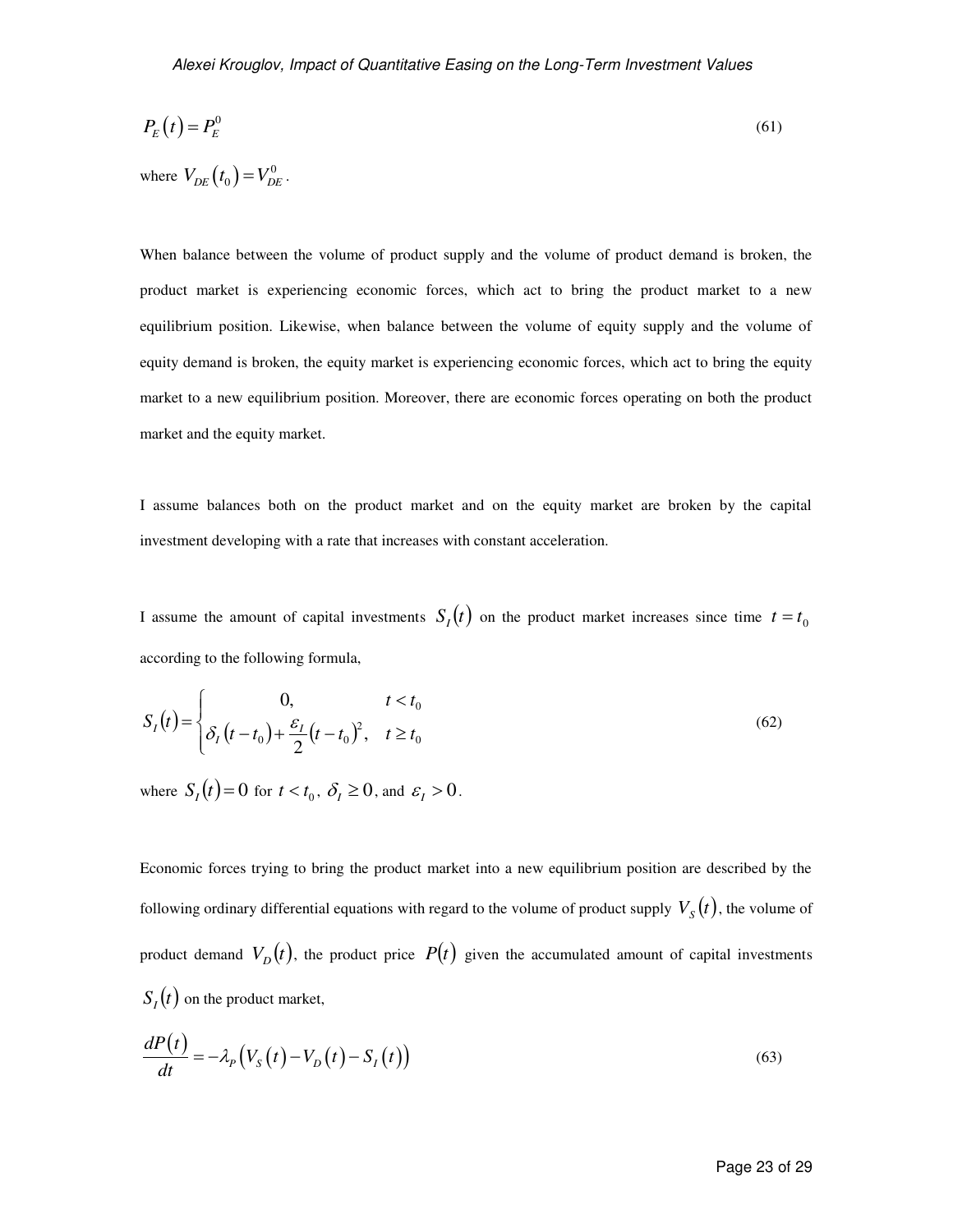$$
\frac{d^2V_s(t)}{dt^2} = \lambda_s \frac{dP(t)}{dt}
$$
\n(64)

$$
\frac{d^2V_D(t)}{dt^2} = -\lambda_D \frac{d^2P(t)}{dt^2}
$$
\n(65)

In Eqs. (63) – (65) above the values  $\lambda_p$ ,  $\lambda_s$ ,  $\lambda_p \ge 0$  are constants.

Now, I assume that quantitative tightening started on the equity market (at the time  $t = t_1 \ge t_0$ ). Also, I assume that  $t_1 = t_0 + \Delta$  where  $\Delta \approx 0$  or  $t_1 \approx t_0$  in order to avoid calculations for an economic deviation during the time interval  $t_0 \le t < t_1$ , which would obscure the calculations otherwise.

I assume the amount of quantitative tightening  $S_{QT}(t)$  on the equity market increases since time  $t = t_1$ according to the following formula,

$$
S_{QT}(t) = \begin{cases} 0, & t < t_1 \\ \delta_{QT}(t - t_1) + \frac{\varepsilon_{QT}}{2}(t - t_1)^2, & t \ge t_1 \end{cases}
$$
 (66)

where  $S_{QT}(t) = 0$  for  $t < t_1$ ,  $\delta_{QT} \ge 0$ , and  $\varepsilon_{QT} > 0$ .

Thus, the balance between the volume of equity supply and the volume of equity demand was broken. The equity market was experiencing economic forces, which were trying to bring the equity market to a new equilibrium position.

Economic forces trying to bring the equity market into a new equilibrium position are described by the following non-homogeneous ordinary differential equations with regard to the volume of equity supply  $V_{SE}(t)$ , the volume of equity demand  $V_{DE}(t)$ , the equity price  $P_E(t)$  and the product price  $P(t)$  given the accumulated amount of quantitative tightening  $S_{QT}(t)$  on the equity market,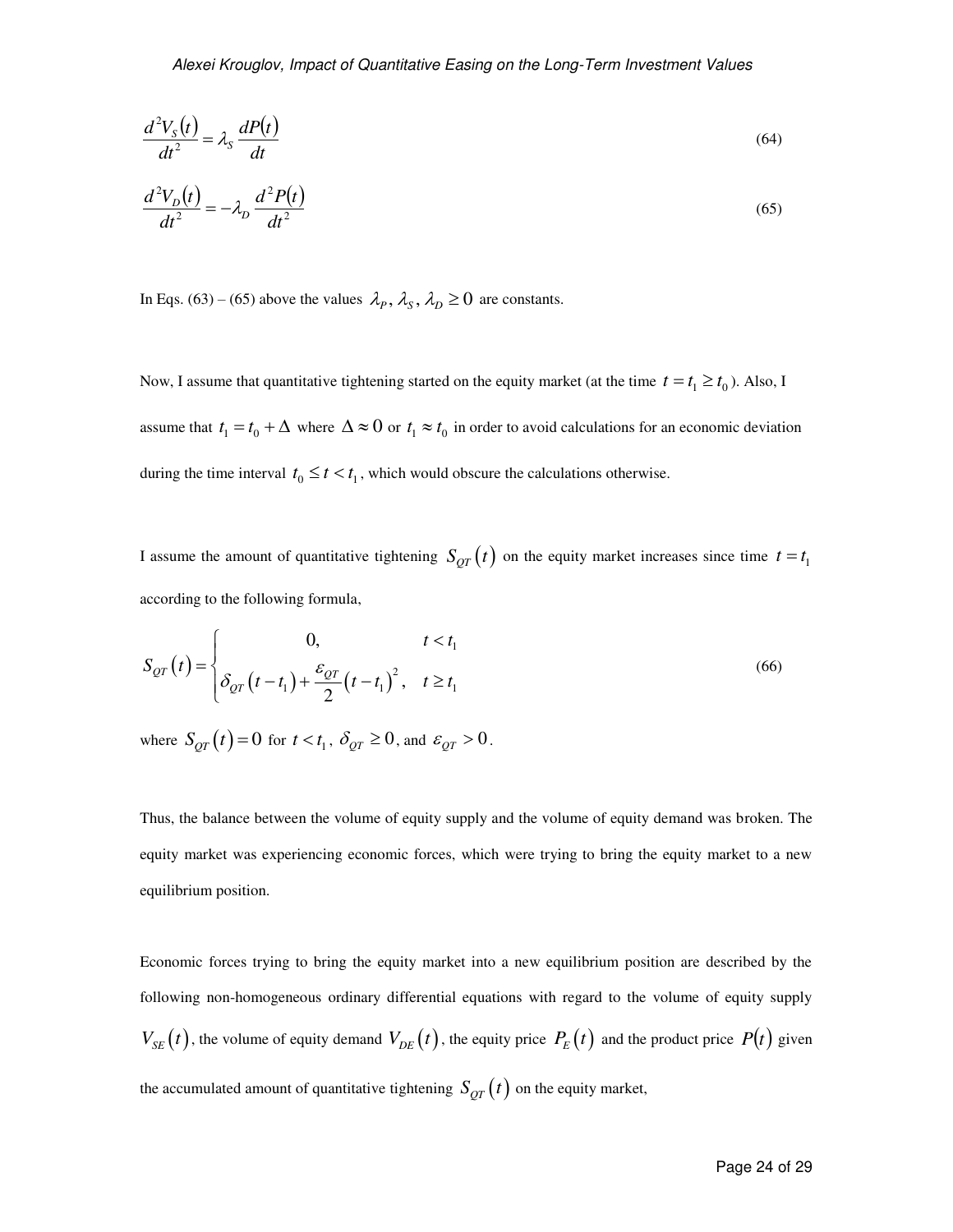$$
\frac{dP_E(t)}{dt} = -\lambda_{PE} \left( V_{SE}(t) - V_{DE}(t) + S_{QT}(t) \right) \tag{67}
$$

$$
\frac{d^2V_{SE}(t)}{dt^2} = \lambda_{SE} \frac{dP_E(t)}{dt}
$$
\n(68)

$$
\frac{d^2V_{DE}(t)}{dt^2} = -\lambda_{DE}\frac{d^2P_E(t)}{dt^2} + \lambda_E\frac{dP(t)}{dt}
$$
\n(69)

In Eqs. (67) – (69) above the values  $\lambda_{PE}$ ,  $\lambda_{SE}$ ,  $\lambda_{DE}$ ,  $\lambda_E \ge 0$  are constants.

Thus, the equity price  $P_E(t)$  is described by the following equation for  $t > t_1$  where  $t_1 \approx t_0$ ,

$$
\frac{d^2P_E(t)}{dt^2} + \lambda_{PE} \lambda_{DE} \frac{dP_E(t)}{dt} + \lambda_{PE} \lambda_{SE} \left( P_E(t) - P_E^0 \right) - \lambda_{PE} \lambda_E \left( P(t) - P^0 \right)
$$
  
+ 
$$
\lambda_{PE} \frac{dS_{QT}(t)}{dt} = 0
$$
 (70)

with the initial conditions  $P_E(t_1) = P_E^0$ ,  $P(t_1) = P^0$ ,  $\frac{dP_E(t_1)}{dt}=0$ *dt*  $= 0, \frac{dP(t_1)}{dt} = 0$ *dP t dt*  $= 0, \frac{dS_{QT}(t_1)}{dt}$ *QT*  $dS_{OT}(t)$ *dt*  $=\delta_{\scriptscriptstyle O}$ .

I perform the passage to the limit in Eq. (70) for  $t \rightarrow +\infty$  based on results of Eq. (13) and substitute

$$
\frac{dS_{QT}(t)}{dt}
$$
 from Eq. (66),  
\n
$$
\frac{d^2P_E(t)}{dt^2} + \lambda_{PE} \lambda_{DE} \frac{dP_E(t)}{dt} + \lambda_{PE} \lambda_{SE} (P_E(t) - P_E^0)
$$
\n
$$
-\lambda_{PE} \lambda_E \left( \frac{\varepsilon_I}{\lambda_S} (t - t_0) + \frac{\delta_I}{\lambda_S} - \frac{\lambda_D}{\lambda_S^2} \varepsilon_I \right) + \lambda_{PE} (\varepsilon_{QT} (t - t_1) + \delta_{QT}) = 0
$$
\n(71)

To simplify the calculations, I replace Eq. (71) with the following one,

$$
\frac{d^2P_E(t)}{dt^2} + \lambda_{PE} \lambda_{DE} \frac{dP_E(t)}{dt} + \lambda_{PE} \lambda_{SE} \left( P_E(t) - P_E^0 - \varepsilon_{\Sigma}'(t - t_1) - \delta_{\Sigma}' \right) = 0 \tag{72}
$$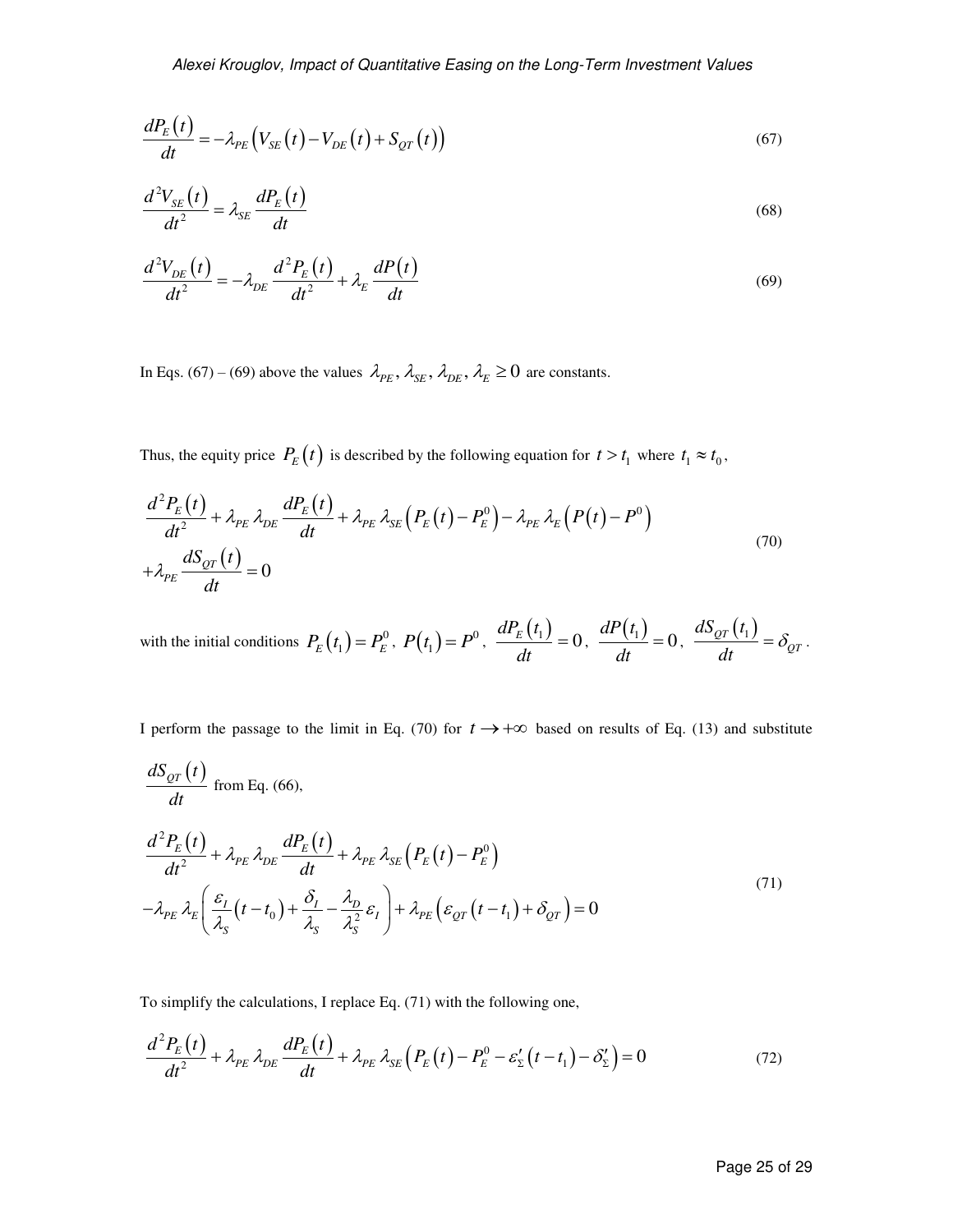where 
$$
\varepsilon'_{\Sigma} = \frac{\lambda_E \varepsilon_I - \lambda_S \varepsilon_{QT}}{\lambda_{SE} \lambda_S}
$$
 and  $\delta'_{\Sigma} = \frac{\lambda_E \lambda_S \delta_I - \lambda_E \lambda_D \varepsilon_I - \lambda_S^2 \delta_{QT}}{\lambda_{SE} \lambda_S^2}$ .

I use a variable  $P_2(t) = P_E(t) - P_E^0 - \varepsilon'_E(t - t_1) - \frac{\lambda_{SE} \sigma_{\Sigma} - \lambda_{DE}}{2}$ *SE*  $P_2(t) \equiv P_E(t) - P_E^0 - \varepsilon'_2(t - t_1) - \frac{\lambda_{SE}\delta'_2 - \lambda_{DE}\varepsilon_2}{\lambda_{cr}}$  $\sum_{\Sigma}^{\prime} (t-t_1) - \frac{\lambda_{\Sigma E}^{\prime} C_{\Sigma}}{2} \frac{\lambda_{\Sigma E}^{\prime} C_{\Sigma}}{2}$  $\tau = P_E(t) - P_E^0 - \varepsilon'_\Sigma(t - t_1) - \frac{\lambda_{SE} \delta'_\Sigma - \lambda_{DE} \varepsilon'_\Sigma}{\varepsilon}$  to perform analysis of the market

equity values. The behavior of variable  $P_2(t)$  is described by following equation for  $t \to +\infty$ ,

$$
\frac{d^2P_2(t)}{dt^2} + \lambda_{PE} \lambda_{DE} \frac{dP_2(t)}{dt} + \lambda_{PE} \lambda_{SE} P_2(t) = 0
$$
\n(73)

with the initial conditions,  $P_2(t_1) = \frac{\lambda_{DE} \varepsilon_{\Sigma} - \lambda_{SE}}{2}$ *SE*  $P_2(t_1) = \frac{\lambda_{DE} \varepsilon_z' - \lambda_{SE} \delta_z'}{\lambda_{SE}}$  $=\frac{\lambda_{DE}\varepsilon_{\Sigma}^{\prime}-\lambda_{SE}\delta_{\Sigma}^{\prime}}{2}$ ,  $\frac{dP_2(t_1)}{dt}$  $\frac{2(t_1)}{dt} = -\varepsilon'_\Sigma$ .

The behavior of solutions for  $P_2(t)$  described by Eq. (73) depends on the roots of the corresponding characteristic equation (Piskunov, 1965; Petrovski, 1966).

When the roots of characteristic equation are complex-valued (i.e.,  $\frac{\lambda_P^2 \lambda_D^2}{4} < \lambda_P \lambda_S$ 4  $\frac{p^2}{4} \frac{\lambda_D^2}{4} < \lambda_P \lambda_S$ ) variable  $P_2(t)$ 

experiences damped oscillations for time  $t \geq t_0$ . If the roots of characteristic equation are real and different

(i.e., 
$$
\frac{\lambda_p^2 \lambda_D^2}{4} > \lambda_p \lambda_s
$$
) variable  $P_2(t)$  doesn't oscillate for time  $t \ge t_0$ . If the roots of characteristic

equation are real and equal (i.e.,  $\frac{\lambda_P^2 \lambda_D^2}{4} = \lambda_P \lambda_S$ 4  $\frac{d^2 p}{dt^2} \lambda_p^2 = \lambda_p \lambda_s$ ) variable  $P_2(t)$  doesn't oscillate for time  $t \ge t_0$ .

It may be observed that  $P_2(t) \rightarrow 0$  for  $t \rightarrow +\infty$  if the roots of characteristic equations are complex-

valued 
$$
(\frac{\lambda_P^2 \lambda_D^2}{4} < \lambda_P \lambda_S)
$$
, real and different  $(\frac{\lambda_P^2 \lambda_D^2}{4} > \lambda_P \lambda_S)$ , or real and equal  $(\frac{\lambda_P^2 \lambda_D^2}{4} = \lambda_P \lambda_S)$ .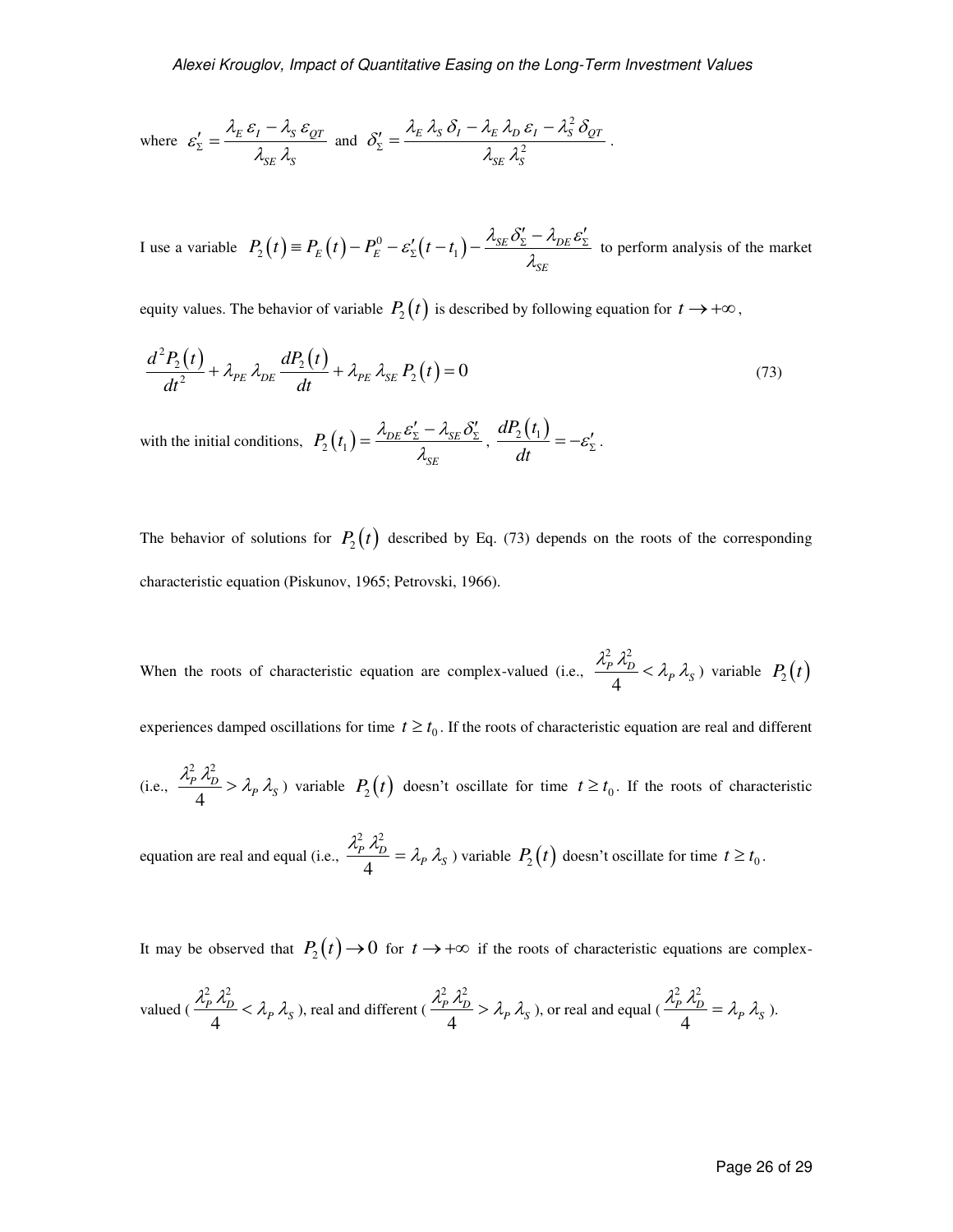We observe following behavior for the equity price  $P_E(t)$  given the amount of capital investment  $S_I(t)$ on the product market when  $t \rightarrow +\infty$ ,

$$
P_E(t) \to \varepsilon_{\Sigma}'(t - t_1) + P_E^0 + \frac{\lambda_{SE} \delta_{\Sigma}' - \lambda_{DE} \varepsilon_{\Sigma}'}{\lambda_{SE}}
$$
\n
$$
(74)
$$

$$
S_I(t) = \delta_I(t - t_0) + \frac{\varepsilon_I}{2}(t - t_0)^2
$$
\n(75)

$$
S_{QT}(t) = \delta_{QT}(t - t_1) + \frac{\varepsilon_{QT}}{2}(t - t_1)^2
$$
\n(76)

Thus, we have determined for a model of the single product economy the capital investments done with a constant acceleration  $\varepsilon_1 > 0$  cause an unrestricted increase of equity price on the equity market described

by a linear function with slope  $\frac{\lambda_E}{\lambda_{I}} \varepsilon_I \geq 0$ *SE S*  $\frac{\lambda_{\scriptscriptstyle E}}{\lambda_{\scriptscriptstyle SE}\lambda_{\scriptscriptstyle S}}\mathcal{E}$  $\geq 0$  (as seen from Eq. (33)). As well, we have determined for

the model of the single product economy the capital investments performed with a constant acceleration  $\varepsilon_I > 0$  and the quantitative tightening performed with a constant acceleration  $\varepsilon_{QT} > 0$  cause an unrestricted change of equity price on the equity market described by a linear equation with slope  $\frac{E}{E}$   $\frac{1}{2}$  $\lambda$ 

$$
\varepsilon'_{\Sigma} = \frac{\lambda_E}{\lambda_{SE} \lambda_S} \varepsilon_I - \frac{1}{\lambda_{SE}} \varepsilon_{QT}
$$
 (as seen from Eq. (74)). We have determined the quantitative tightening

performed with a modest constant acceleration  $0 < \varepsilon_{QT} \leq \frac{\varepsilon_{ET}}{2} \varepsilon_I$ *S*  $<\varepsilon_{QT}\leq \frac{\lambda_E}{\lambda_c}\varepsilon_I$  causes an unrestricted increase of equity

price on the equity market described by a linear function with slope  $\varepsilon'_{\Sigma} = \frac{\varepsilon E G_I}{r} \frac{R_{\Sigma} G G T}{r} > 0$ *SE S*  $\varepsilon_{\Sigma}^{\prime} = \frac{\lambda_{E} \, \varepsilon_{I} - \lambda_{S} \, \varepsilon_{I}}{\lambda_{SE} \, \lambda_{S}}$ - $\frac{\gamma}{\gamma} = \frac{\gamma E G_I}{r}$   $\frac{\gamma S G_I}{r} > 0$ . We have

determined the quantitative tightening performed with a large constant acceleration  $\frac{n_E}{n} \varepsilon_I < \varepsilon_{QI}$ *S*  $\frac{\lambda_E}{\lambda_c} \varepsilon_I < \varepsilon_{QT}$  causes

an unrestricted decrease of equity price on the equity market described by a linear function with slope

$$
\varepsilon_z' = \frac{\lambda_{\scriptscriptstyle E}\,\varepsilon_{\scriptscriptstyle I} - \lambda_{\scriptscriptstyle S}\,\varepsilon_{\scriptscriptstyle QT}}{\lambda_{\scriptscriptstyle SE}\,\lambda_{\scriptscriptstyle S}} < 0\,.
$$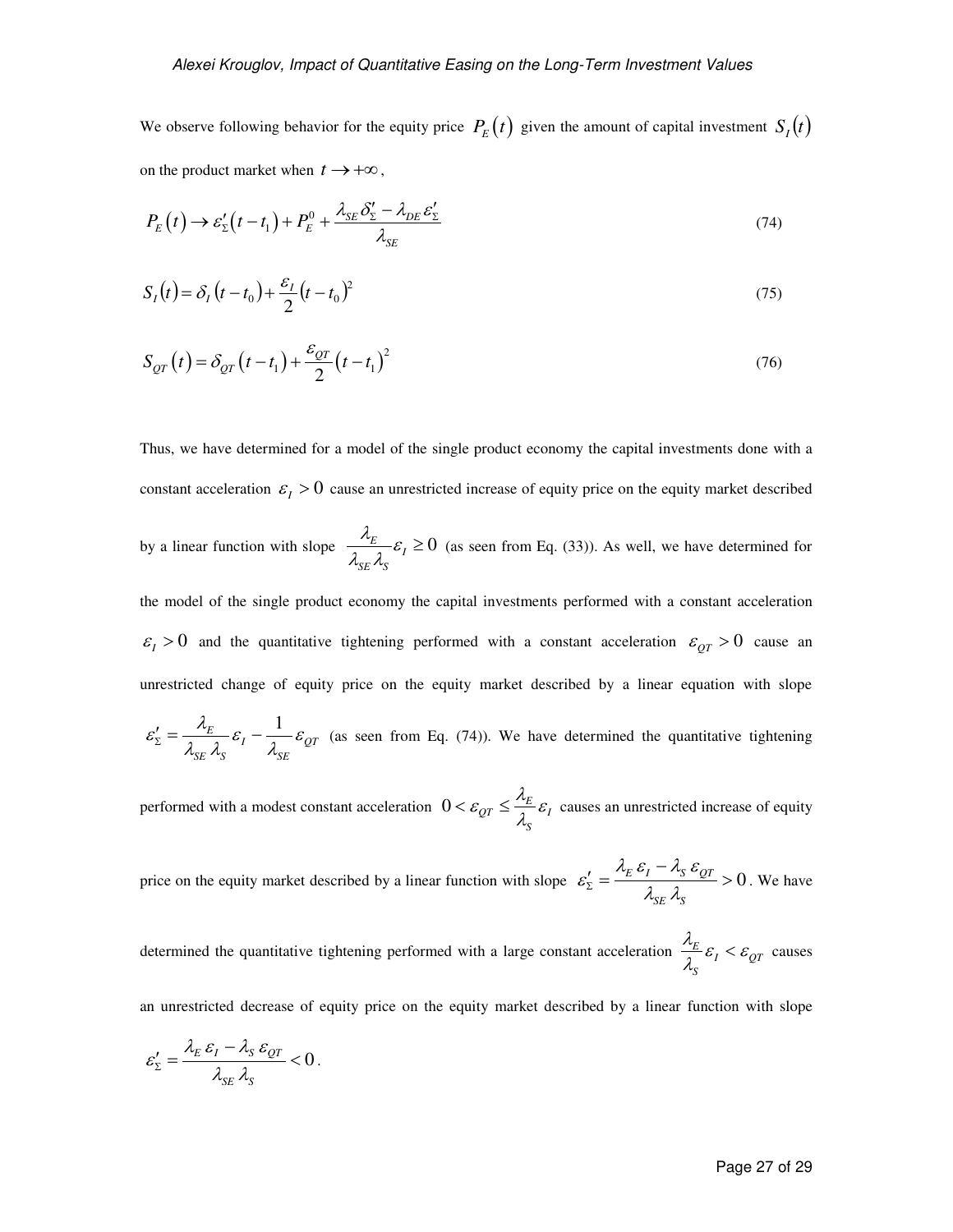Rate at which the product price is changing with time is directly proportional to an acceleration of the capital investments in the long run. Rate at which the equity price is changing with time is directly proportional to the synthesis of an acceleration of the capital investments and an acceleration of the quantitative tightening in the long run.

#### **6 Conclusions**

The article presents and examines the mathematical models of market equity valuations in the long run. The three distinct scenarios are examined  $-$  (a) the capital investments on the product market, (b) both the capital investments on the product market and the quantitative easing on the equity market, (c) both the capital investments on the product market and the quantitative tightening on the equity market.

First, the capital investments on the product market in a model of the single product economy are examined. The capital investments considered here are the ones accruing with a constant acceleration. The capital investments on the product market accrued with a constant acceleration induce an unrestricted increase of product price on the product market. Additionally, the capital investments accrued with a constant acceleration on the product market induce an unrestricted increase of equity price on the equity market. Rates at which both the product price and the equity price are changing with time in the long run are directly proportional to an acceleration of the capital investments.

Second, both the capital investments on the product market and the quantitative easing on the equity market in a model of the single product economy are examined. The capital investments on the product market accrued with a constant acceleration induce both an unrestricted increase of product price on the product market and an unrestricted increase of equity price on the equity market. The quantitative easing considered here are the ones accruing with a constant acceleration. The quantitative easing on the equity market accrued with a constant acceleration induces a supplementary unrestricted increase of equity price on the equity market. Rate at which the equity price is changing with time in the long run is directly proportional